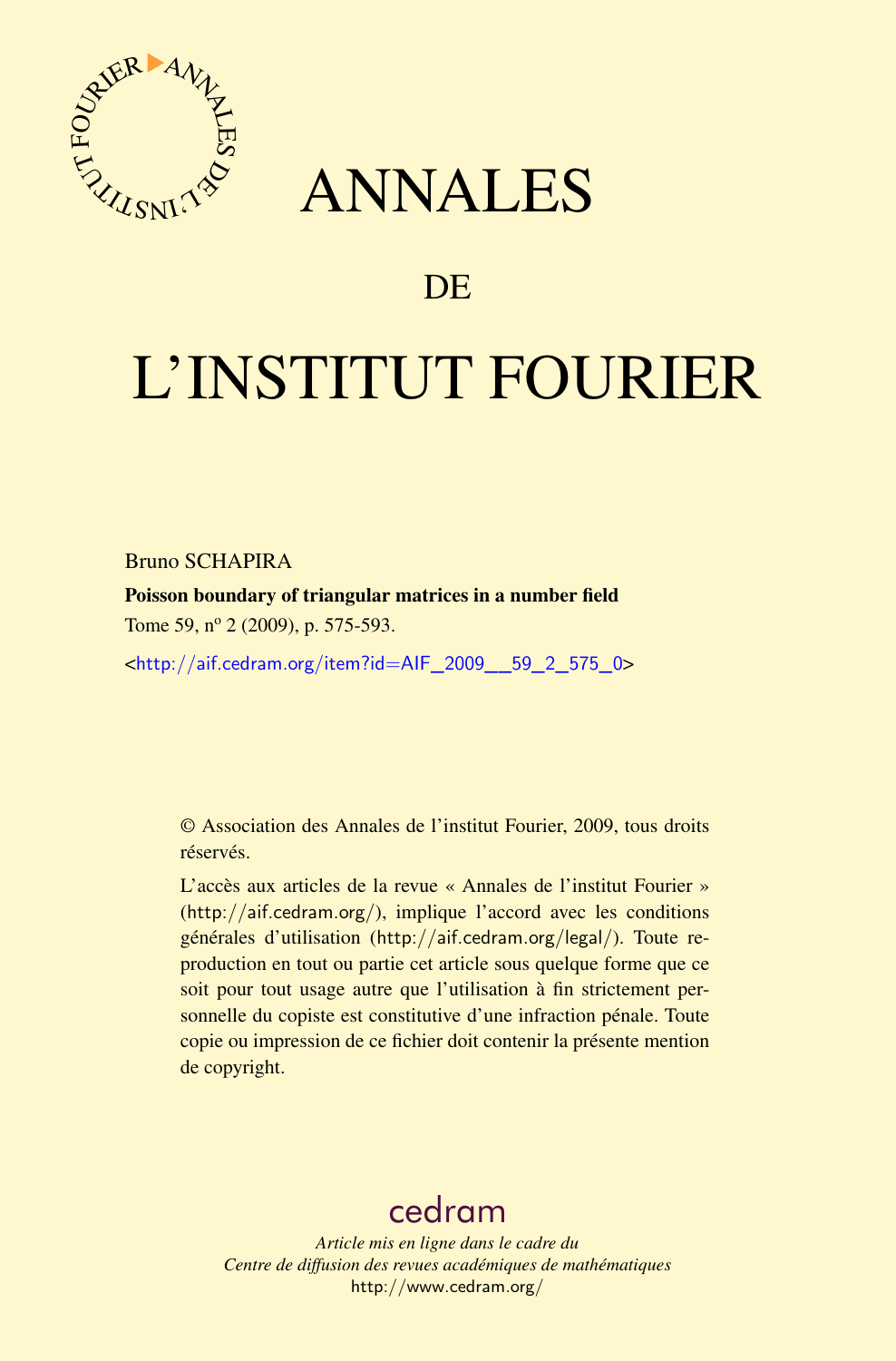### POISSON BOUNDARY OF TRIANGULAR MATRICES IN A NUMBER FIELD

#### **by Bruno SCHAPIRA**

ABSTRACT. — The aim of this note is to describe the Poisson boundary of the group of invertible triangular matrices with coefficients in a number field. It generalizes to any dimension and to any number field a result of Brofferio concerning the Poisson boundary of random rational affinities.

Résumé. — L'objet de cette note est de décrire la frontière de Poisson du groupe des matrices triangulaires supérieures inversibles à coefficients dans un corps de nombre. C'est une généralisation en dimension supérieure d'un résultat de Brofferio concernant la frontière de Poisson du groupe des applications affines rationnelles.

#### **1. Introduction**

The Poisson boundary is a measure space which describes the asymptotic behavior of random walks on groups. In the same time it gives information on the geometry of the group and provides a representation of bounded harmonic functions (we refer for instance to [\[6\]](#page-18-0) [\[7\]](#page-18-0) [\[8\]](#page-19-0) or [\[10\]](#page-19-0) for more details). Our aim in this paper is to explore the case of a group of matrices with coefficients in a number field. More precisely we study the group of upper triangular matrices with non zero diagonal coefficients.

This example was treated previously by Brofferio [\[2\]](#page-18-0) for matrices of size 2 and rational coefficients, which corresponds to the case of rational affinities. She proved that the Poisson boundary is the product over all prime numbers p (including  $p = \infty$ ) of "local" boundaries  $C_p$ , which are either a p-adic line, or a point. This can be determined explicitly in function of the random walk. In each case one can see  $C_p$  as a subspace of the *p*-adic projective

*Keywords:* Random walks, Poisson boundary, triangular matrices, number field, Bruhat decomposition.

*Math. classification:* 22D40, 28D05, 28D20, 60B15, 60J10, 60J50.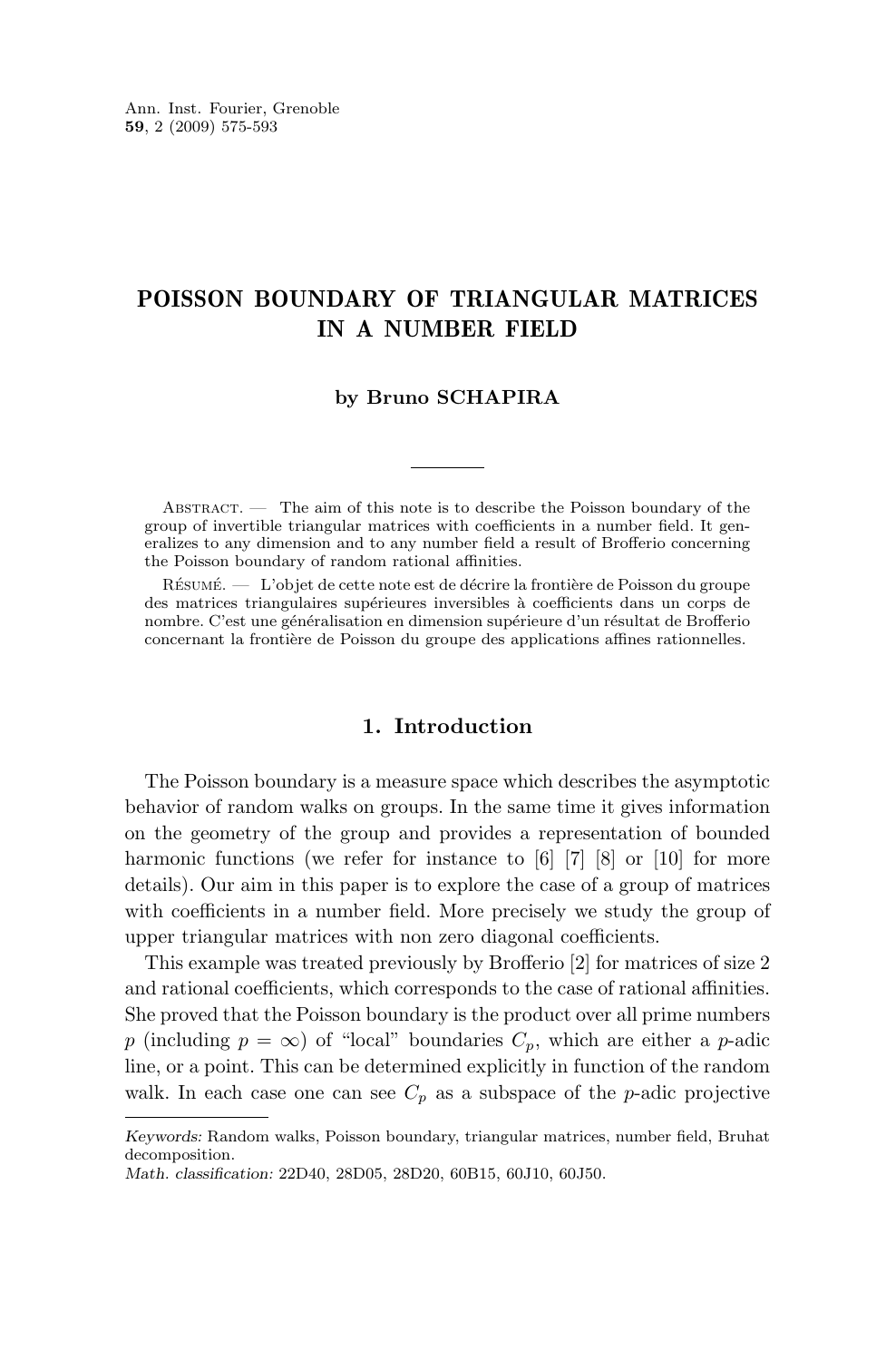line, which is the Poisson boundary of the group of p-adic affinities (*cf.* [\[5\]](#page-18-0) [\[3\]](#page-18-0)). The goal of this paper is to generalize this result in higher dimension  $d \geq 2$ . In other words we will prove that the Poisson boundary is a product of local factors  $C_p$ , where for every p,  $C_p$  is a subspace of the Furstenberg boundary, which is also the space of flags on  $\mathbb{Q}_p^d$ . It is known that this space, or a quotient, is the Poisson boundary of a large class of random walks on groups of real matrices (see *e.g.*[\[7\]](#page-18-0) [\[12\]](#page-19-0) or [\[13\]](#page-19-0)). There is a well known decomposition of the Furstenberg boundary called Bruhat decomposition, which coincides for  $d = 2$  with the decomposition of the projective line into a line and a point. So we will prove that each  $C_p$  is a component, also called a Bruhat cell, of this decomposition, that we determine in function of the random walk.

Our proof follows very closely the general strategy of Brofferio [\[2\]](#page-18-0) in dimension 2. However, as the technical details are a bit different, we will repeat all arguments here. So this paper can be read independently of [\[2\]](#page-18-0). The main tools are the law of large numbers (for contraction) and Kaimanovich's entropy criterion (for maximality).

Such factor decompositions of the Poisson boundary were already observed so far. For instance Bader and Shalom [\[1\]](#page-18-0) proved recently a general factor theorem in an adelic setting. It is in fact rather likely that our result should extend to a more general class of groups, such as  $SL_d(\mathbb{Q})$ . For this our proof "with hands" should probably be replaced by more powerful tools, such as the Oseledec' theorem (see for instance its use by Ledrappier [\[12\]](#page-19-0) for the study of discrete subgroups of semisimple groups), or a geometric argument (using for instance Kaimanovich's strip approximation criterion).

*Acknowledgments.* I would like to thank Philippe Bougerol, Sara Brofferio, Yves Guivarc'h and Vadim Kaimanovich for enlightening discussions. I am particularly indebted to Uri Bader for his comments on a previous version of this paper. In particular he draw my attention to the fact that the local parts of the Poisson boundary were certainly Bruhat cells. I wish also to thank the referee for his careful reading and criticism, and for numerous advices concerning the organization of the paper.

#### **2. Statement of results**

Let  $K$  be some number field. The reader non familiar with this may think to the particular case of the rational field  $\mathbb{K} = \mathbb{Q}$  (see also section [7](#page-16-0) for more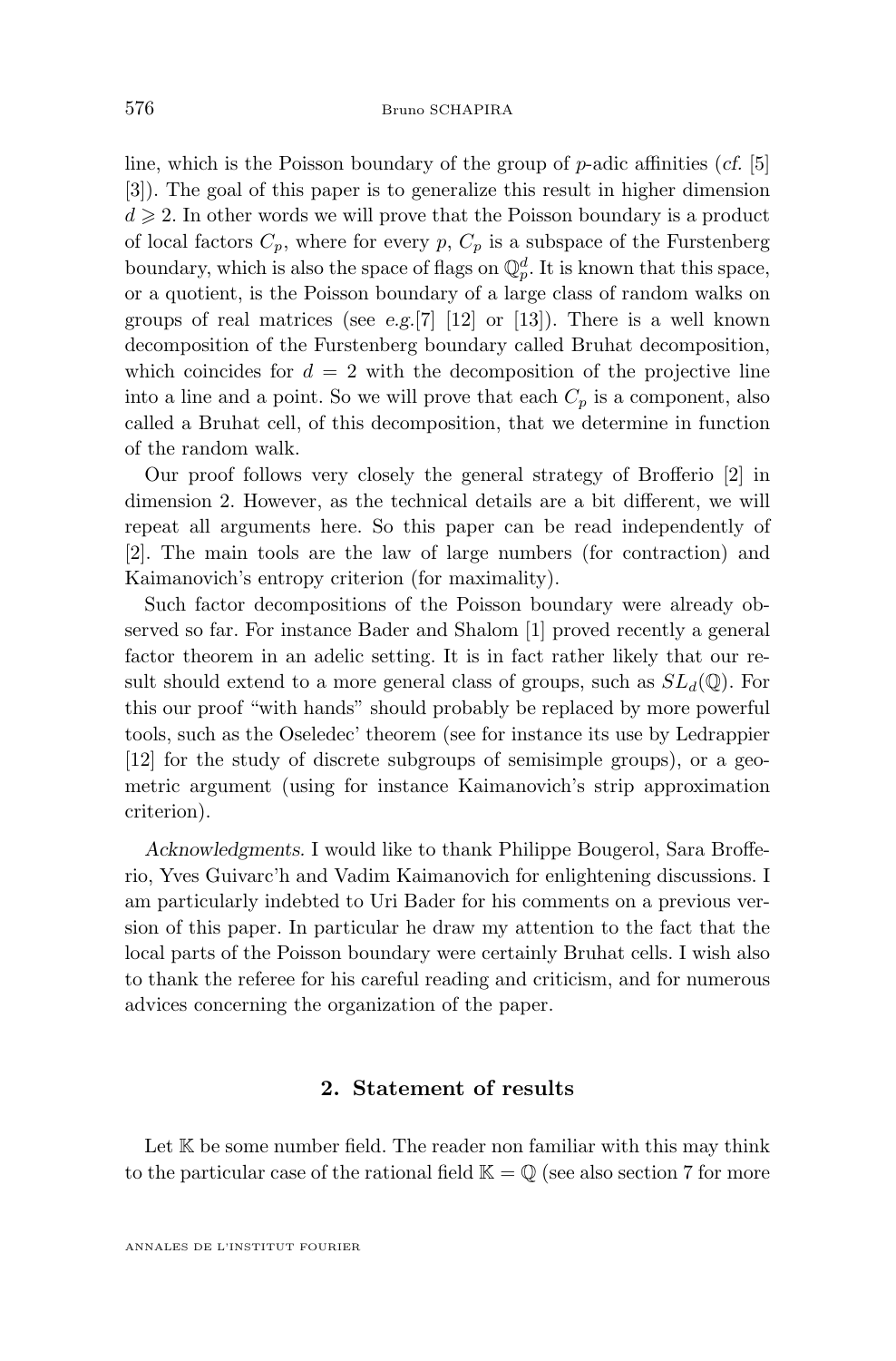<span id="page-3-0"></span>details). Let  $P$  be the set of prime ideals (the set of prime numbers in the case  $\mathbb{K} = \mathbb{Q}$ . For  $\mathfrak{p} \in \mathcal{P}$ , we denote by  $|\cdot|_{\mathfrak{p}}$  the associated norm on K and by  $\mathbb{K}_{p}$  the associated completion of K. Let  $\mu$  be some measure on  $A(\mathbb{K}),$ the space of upper triangular matrices with coefficients in K and non zero diagonal coefficients. For  $\mathfrak{p} \in \mathcal{P}$  and  $i \in [1, \ldots, d]$ , we set

(2.1) 
$$
\phi_{\mathfrak{p}}(i) := \int_{A(\mathbb{K})} \ln |a_{i,i}|_{\mathfrak{p}} d\mu(a).
$$

We denote by  $B_{\mathfrak{p}}$  the space of flags in  $\mathbb{K}_{\mathfrak{p}}^d$ . Let W be the group of permutations of the set  $\{1, \ldots, d\}$ . Let w be the unique element in W such that  $w(i) > w(j)$  if  $i < j$  and  $\phi_{\mathfrak{p}}(i) \geq \phi_{\mathfrak{p}}(j)$ . Let  $C_{\mathfrak{p}}(\mu)$  be the Bruhat cell associated to w in the Bruhat decomposition of  $B_p$  (see next section for a definition). If  $V_{\infty}$  is the set of archimedean norms on K (reduced to the usual absolute value if  $\mathbb{K} = \mathbb{Q}$ , then for every  $v \in V_{\infty}$ ,  $|\cdot|_v$ ,  $\mathbb{K}_v$ ,..., are defined analogously.

The main result of this paper is the

Theorem 2.1. — *Let*

$$
\mathbf{B} := \prod_{\mathfrak{p} \in \mathcal{P}} B_{\mathfrak{p}} \times \prod_{v \in V_{\infty}} B_{v},
$$

*be the product of all flag manifolds. For every*  $\mu$  *on*  $A(\mathbb{K})$  *satisfying* 

$$
(2.2)\int_{A(\mathbb{K})}\sum_{i\leq j}\left(\sum_{\mathfrak{p}\in\mathcal{P}}|\ln|a_{i,j}|_{p}|+\sum_{v\in V_{\infty}}|\ln|a_{i,j}|_{v}|\right)\ d\mu(a)<+\infty,
$$

*there exists a measure*  $\nu$  *on* **B** *such that*  $(\mathbf{B}, \nu)$  *is the Poisson boundary of*  $(A(K), \mu)$ *. Furthermore,*  $\nu$  *is supported on the product of the*  $C_p(\mu)$ *'s and the*  $C_v(\mu)$ *'s.* 

We will prove this theorem in three steps, corresponding to the three following propositions:

PROPOSITION 2.2. — *There exists a measure*  $\nu$  on **B**, such that the *measure space*  $(\mathbf{B}, \nu)$  *is a*  $\mu$ *-boundary.* 

PROPOSITION 2.3. — If  $\mu$  satisfies (2.2), then  $\mu$  has finite entropy.

PROPOSITION 2.4. — *For*  $\nu$ -almost all  $z \in \mathbf{B}$ , the asymptotic entropy  $h^z$  of the conditional measure  $\mathbb{P}^z$  vanishes.

We will recall all necessary definitions about entropy in the next section. Assuming these propositions, Theorem 2.1 is then a consequence of Kaimanovich's criterion: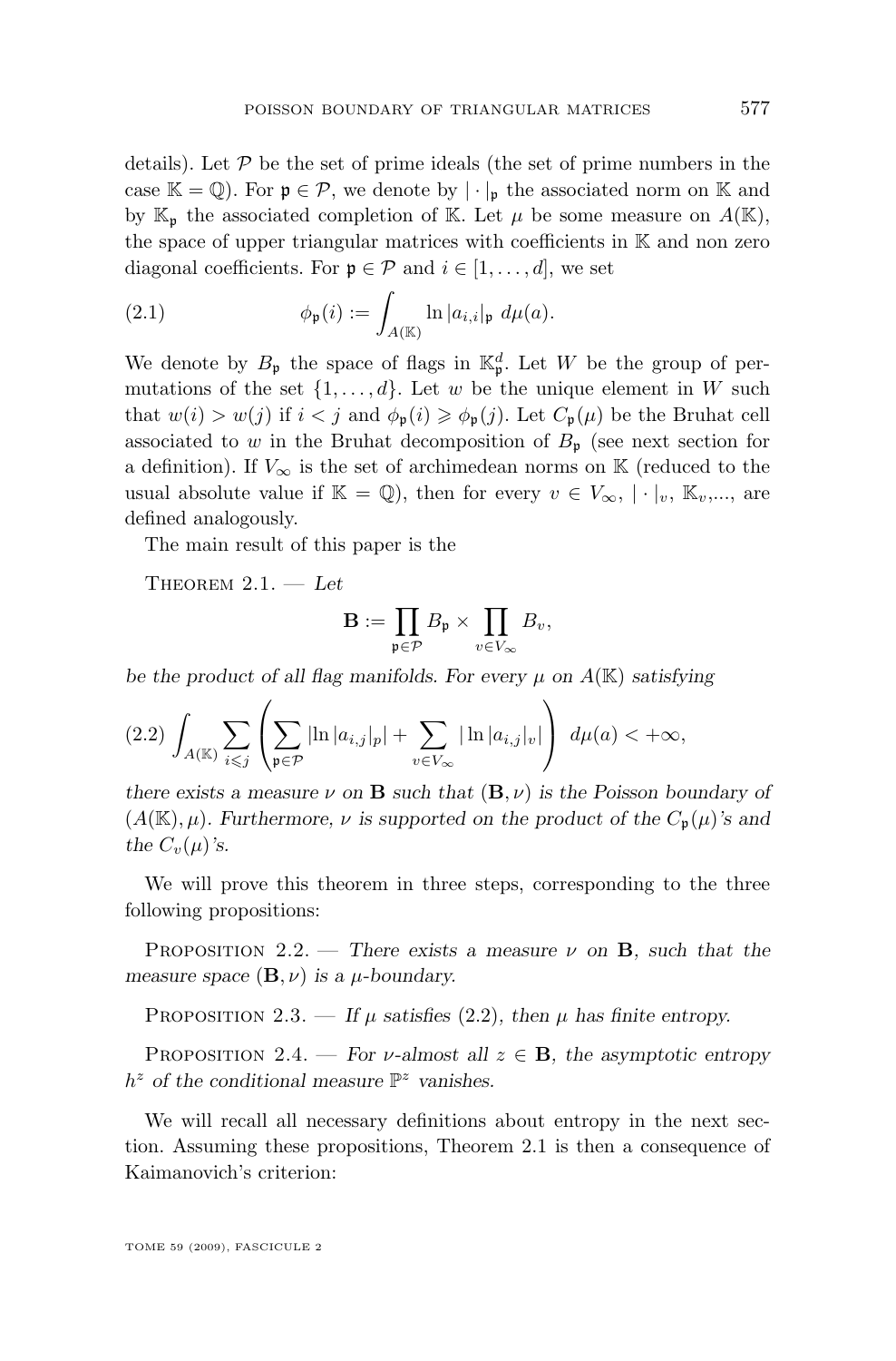Theorem 2.5 (Kaimanovich [\[10\]](#page-19-0) Theorem 4.6). — *Let* G *be a countable* group and  $\mu$  a probability measure on G with finite entropy. Then a  $\mu$ *boundary* (B, ν) *is the Poisson boundary if, and only if, for* ν*-almost all*  $z \in \mathbf{B}$ , the asymptotic entropy  $h^z$  of the conditional measure  $\mathbb{P}^z$  vanishes.

Let us describe now the organization of the paper. In the next section we detail our notations and recall some preliminary background on  $\mu$ -boundaries, Poisson boundary, entropy and Bruhat decomposition. Then we prove the three propositions above in the particular case of the rational field, which is easier in a first reading. Section [4](#page-6-0) is devoted to the proof of Proposition [2.2,](#page-3-0) section [5](#page-9-0) to Proposition [2.3,](#page-3-0) and section [6](#page-12-0) to Proposition [2.4.](#page-3-0) The last section is devoted to the case of number fields. There are some adjustments to make in the proof that we explain. Finally the appendix is devoted to the proof of a technical result.

#### **3. Preliminaries**

Let  $d \geq 1$  be an integer. Recall that  $A(\mathbb{K})$  is the set of upper triangular matrices of size  $d$  with coefficients in  $K$  and non zero diagonal coefficients. So if  $a = (a_{i,j})_{i,j} \in A(\mathbb{K})$ , we have  $a_{i,j} = 0$ , if  $i > j$ , and  $a_{i,i} \neq 0$  for  $1 \leq$  $i \leq d$ . For  $n \geq 1$  and  $z = (z_1, \dots, z_n) \in \mathbb{K}_{\mathfrak{p}}^n$ , we set  $|z|_{\mathfrak{p}} = \max_{i=1,\dots,n} |z_i|_{\mathfrak{p}}$ .

#### **Random walk,** µ**-boundaries, and Poisson boundary**

Let  $\mu$  be a measure on  $A(\mathbb{K})$ . We consider a sequence  $(g_n)_{n\geq 1}$  of i.i.d. random variables of law  $\mu$  on  $A(\mathbb{K})$ . The random walk  $(x_n)_{n\geq 0}$  of law  $\mu$  on  $A(\mathbb{K})$  is defined by

$$
x_n := g_1 \cdots g_n.
$$

We denote by  $\mathbb P$  the law of  $(x_n)_{n\geqslant 1}$  on the path space  $A(\mathbb K)^{\mathbb N}$ .

Assume that B is a locally compact space, endowed with a measure  $\nu$  and an action of  $A(\mathbb{Q})$ . We say that  $\nu$  is  $\mu$ -invariant (also known as  $\mu$ -stationary or  $\mu$ -harmonic), if

$$
\int_{A(\mathbb{K})} (g\nu)d\mu(g) = \nu,
$$

where for all  $g \in A(\mathbb{K})$ ,  $g\nu$  is defined by

$$
g\nu(f) = \int_{\mathbf{B}} f(gz)d\nu(z),
$$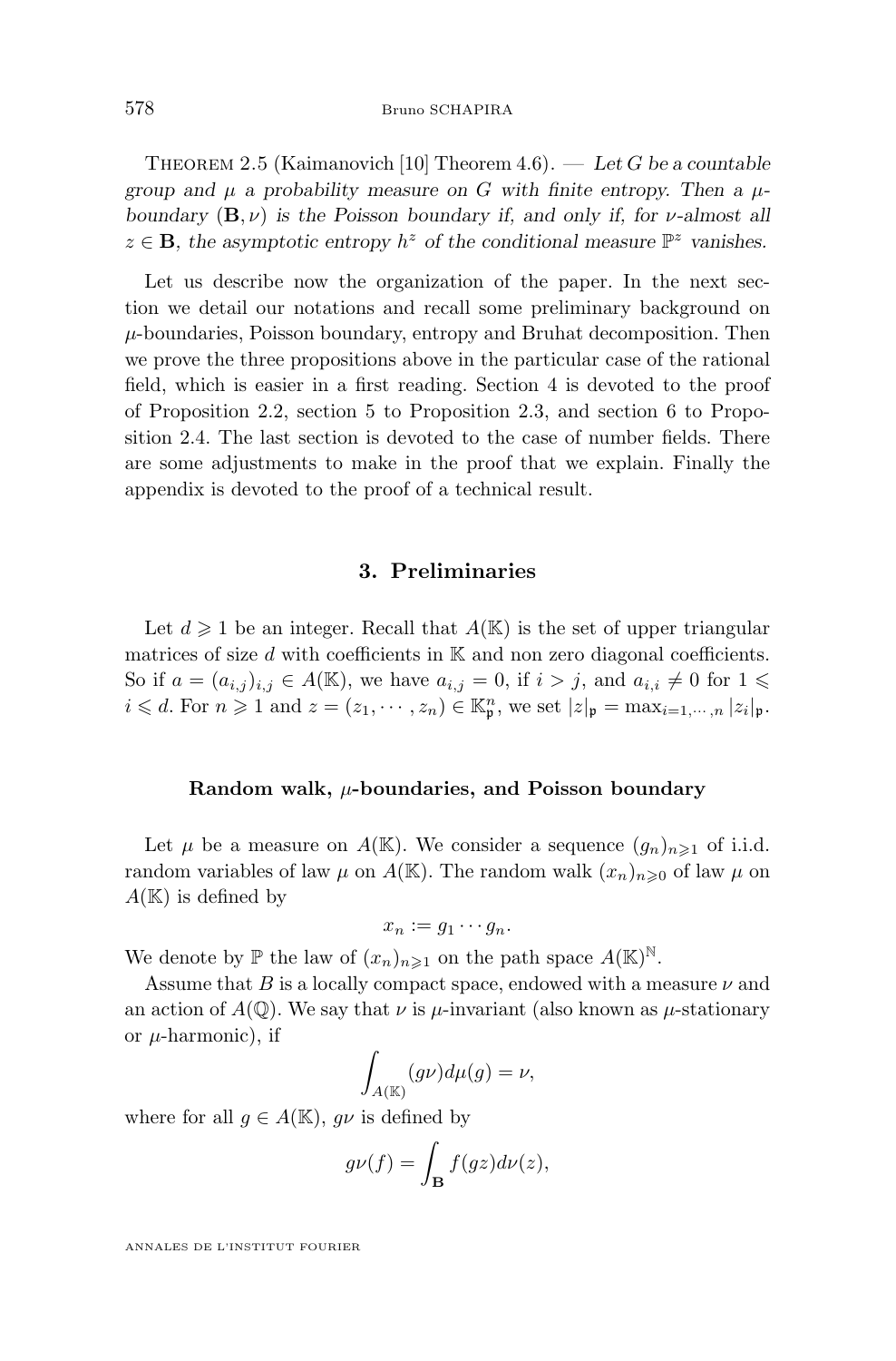for all continuous functions  $f$ . In this case, according to Furstenberg [\[7,](#page-18-0) 8, we say that  $(B, \nu)$  is a  $\mu$ -boundary if, P-almost surely  $x_n \nu$  converges vaguely to a Dirac measure. Then the Poisson boundary  $(\mathbf{B}, \nu)$  is defined as the maximal  $\mu$ -boundary, *i.e.*, it is a  $\mu$ -boundary such that any other  $\mu$ -boundary is one of its measurable  $G$ -equinvariant quotients. For any element  $\mathbf{x} = (x_n)_{n \geq 1} \in A(\mathbb{K})^{\mathbb{N}}$ , we define **bnd**  $\mathbf{x} \in \mathbf{B}$  by

$$
\lim_{n \to +\infty} x_n \nu = \delta_{\text{bnd x}}.
$$

If  $z \in \mathbf{B}$ , it is possible to define (in the sense of Doob, see [\[10\]](#page-19-0) for details), the law  $\mathbb{P}^z$  of  $(x_n)_{n\geqslant 1}$  conditioned by **bnd**  $\mathbf{x} = z$ . Then for  $n \geqslant 0$ ,  $\mathbb{P}_n^z$ denotes the projection of  $\mathbb{P}^z$  on the  $n^{\text{th}}$  coordinate. In fact if  $(B, \nu)$  is any  $\mu$ -boundary and  $z \in B$ ,  $\mathbb{P}^z$  and  $\mathbb{P}^z_n$  are defined similarly.

Let sgr( $\mu$ ) be the semi-group generated by the support of  $\mu$ , *i.e.*, sgr( $\mu$ ) =  $\cup_n$ supp $(\mu^{*n})$ . We say that a function f on sgr $(\mu)$  is  $\mu$ -harmonic if

$$
\int_{A(\mathbb{K})} f(gg')d\mu(g') = f(g),
$$

for all  $g \in \text{sgr}(\mu)$ . Furstenberg [\[7\]](#page-18-0) proved that there is an isometry between the space  $\mathcal{H}^{\infty}(A(\mathbb{K}), \mu)$  of bounded  $\mu$ -harmonic functions f on sgr( $\mu$ ) and the space  $L^{\infty}(\mathbf{B}, \nu)$  of bounded functions F on **B**. The isometry is given by the formula

$$
F(\mathbf{bnd} \mathbf{x}) = \lim_{n \to \infty} f(x_n), \qquad f(g) = \int_{\mathbf{B}} F(gz) \ d\nu(z).
$$

The second formula is the so-called Poisson integral representation formula of bounded harmonic functions.

#### **Entropy and asymptotic entropy**

The entropy of a measure  $\mu$  on a countable group G is given by the formula:

$$
H(\mu) = -\sum_{g \in G} \mu(g) \ln \mu(G).
$$

If  $(B, \nu)$  is a  $\mu$ -boundary and  $z \in B$  the conditional asymptotic entropy  $h^z$ is defined by:

$$
h^z := - \lim_{n \to +\infty} \frac{\log \mathbb{P}_n^z(x_n)}{n}.
$$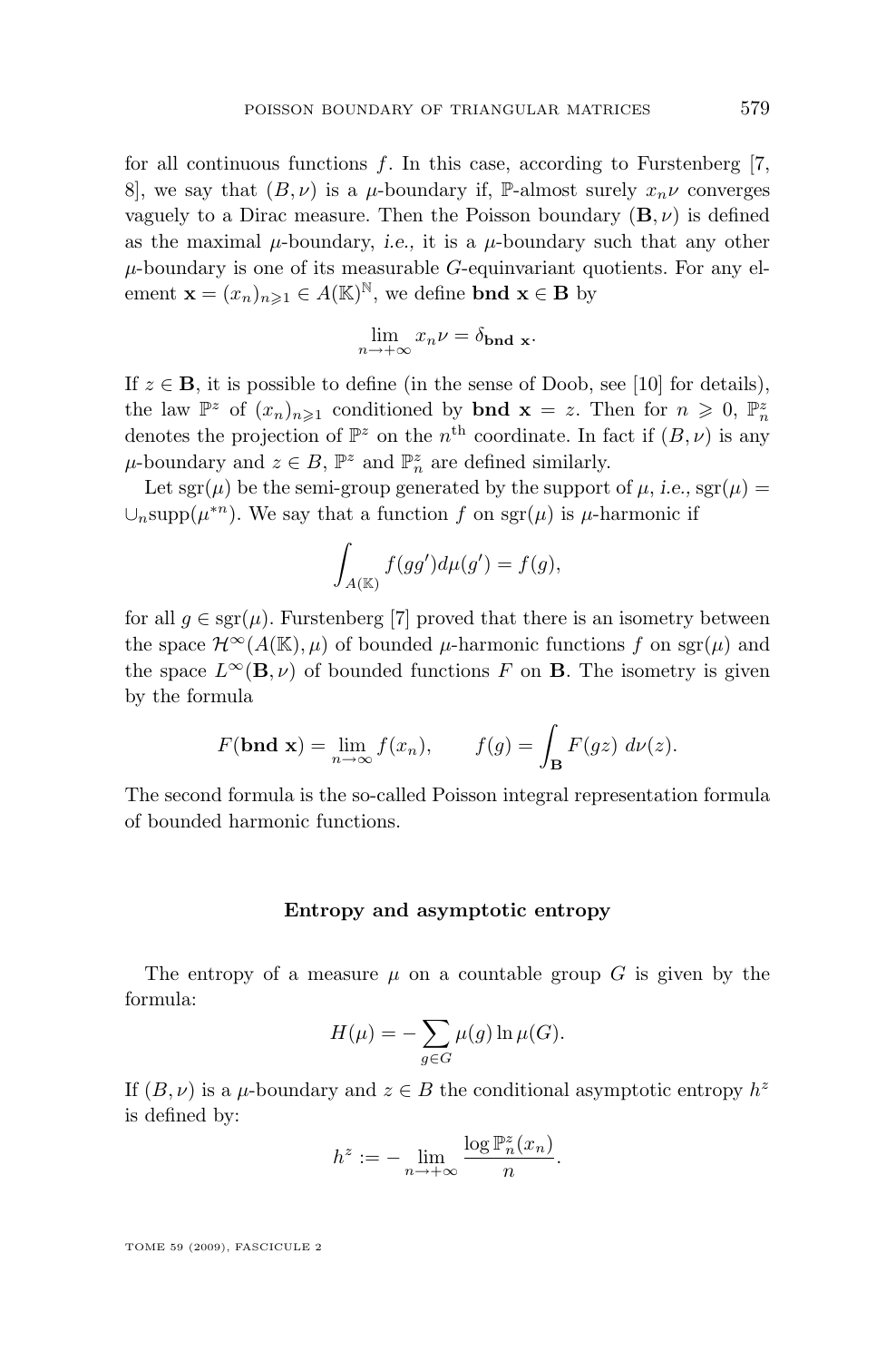#### **Some structure and the Bruhat decomposition**

<span id="page-6-0"></span>Let  $G = GL_d$ . We denote by  $\Delta$  the set of invertible diagonal matrices. We denote by  $\delta = \text{diag}(\delta_1, \dots, \delta_d)$  the diagonal matrix with entries  $\delta_{i,i} = \delta_i$ ,  $i = 1, \ldots, d$ . Let U be the group of upper triangular matrices with one's in the diagonal (unipotent matrices). The notation  $U(\mathcal{R})$ , where  $\mathcal R$  is some ring, means that the coefficients strictly upper the diagonal are in  $\mathcal{R}$ . Let  $\overline{U}$  be the group of lower triangular matrices with one's in the diagonal. We set  $A = \Delta U$  and  $\overline{A} = \Delta \overline{U}$ . We denote by W the Weyl group, identified with the subgroup of permutation matrices. Its action by conjugation on  $\Delta$  permutes the coordinates of the diagonal. In this way W can also be identified with the group of permutations of the set  $\{1, \ldots, d\}$ . For  $w \in W$ , we set  $U_w = w\overline{U}w^{-1} \cap U$  and  $U^w = wUw^{-1} \cap U$ . We have  $U = U^wU_w$ and  $U^w \cap U_w = \{\text{Id}\}\.$  An element  $u \in U$  lies in  $U^w$  if, and only if,  $u_{i,j} = 0$ whenever  $i < j$  and  $w(i) > w(j)$ .

The *Bruhat decomposition* (see *e.g.*[\[9\]](#page-19-0) or [\[16\]](#page-19-0)) says that G can be decomposed in the following disjoint union:

$$
G = \coprod_{w \in W} Aw\overline{A} = \coprod_{w \in W} U^w w\overline{A}.
$$

The components  $Aw\overline{A}$  are called the Bruhat cells. In the quotient space  $G/\overline{A}$  they are identified with the groups  $U^w$  by the map

$$
U^w \to G/\overline{A}, \quad u \mapsto uw\overline{A}.
$$

For  $\mathfrak{p} \in \mathcal{P}$ , resp.  $v \in V_{\infty}$ , we recall that  $C_{\mathfrak{p}}(\mu)$ , resp.  $C_{v}(\mu)$ , denotes the cell  $U^w(\mathbb{K}_{\mathfrak{p}})$ , resp.  $U^w(\mathbb{K}_v)$ , associated to the  $w \in W$  such that  $w(i) > w(j)$ if  $i < j$  and  $\phi_{\mathfrak{p}}(i) \geq \phi_{\mathfrak{p}}(j)$ , resp.  $\phi_v(i) \geq \phi_v(j)$ . If  $u \in U(\mathbb{K}_{\mathfrak{p}})$ , resp.  $u \in U(\mathbb{K}_v)$ , we denote by  $\overline{u}$  its component in this  $U^w(\mathbb{K}_{\mathfrak{p}})$ , resp.  $U^w(\mathbb{K}_v)$ , according to the product decomposition  $U = U^w U_w$ .

The action of  $a \in A(\mathbb{K})$  on  $b \in C_p(\mu)$  is defined as follows. Assume that  $a = u\delta$  with  $u \in U$  and  $\delta \in \Delta$ . Then

$$
a \cdot b := \overline{ab\delta^{-1}}.
$$

In other words  $a \cdot b$  is the unique element of  $U^w$  representing  $ab$  in  $G/\overline{A}$ .

#### **4. Proof of Proposition [2.2](#page-3-0)**

To simplify a little the notations and the arguments, we assume here and in the next three sections, that  $\mathbb{K} = \mathbb{Q}$ . In this case we denote by  $\mathcal{P}^*$  the union of P, the set of prime numbers, and  $\{\infty\}$ , which corresponds to the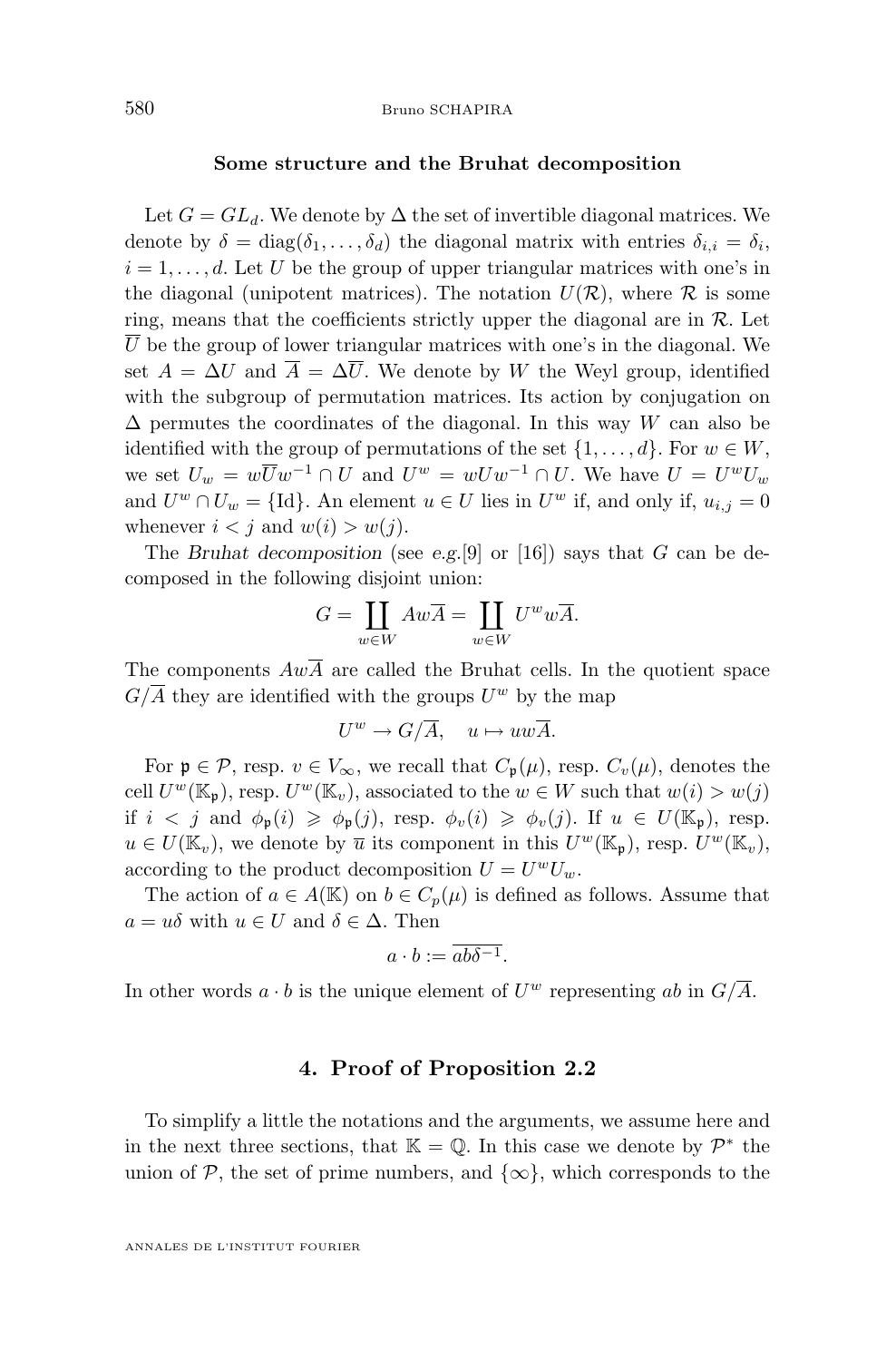<span id="page-7-0"></span>usual absolute value. So the notation  $\mathbb{Q}_{\infty}$  denotes the field of reals R, and |⋅ $\vert_{\infty}$  the absolute value on ℝ. Let  $p \in \mathcal{P}^*$ . Let  $(e_1, \ldots, e_d)$  be the canonical basis of  $\mathbb{Q}_p^d$ . Let

$$
J_d = \{ i \leq d \mid \phi_p(i) \geq \phi_p(d) \},
$$

and let r be the cardinality of  $J_d$ . Assume that  $j_1 < \cdots < j_r = d$  are the elements of  $J_d$ . We denote by  $\Lambda_{\rm sub}^r \mathbb{Q}_p^d$  the subspace of  $\Lambda^r \mathbb{Q}_p^d$  generated by the elements  $e_{i_1} \wedge \ldots \wedge e_{i_r}$  such that  $i_s \leq j_s$  for all  $s \in [1, \ldots, r]$ . We denote by  $\mathcal{B}_r$  the basis of  $\Lambda_{\rm sub}^r \mathbb{Q}_p^d$  made up of these elements ranged in lexicographical order. Let also m be the dimension of this subspace. Each  $a \in A(\mathbb{Q})$  defines an endomorphism of  $\Lambda^r \mathbb{Q}_p^d$ , by setting  $a(v_1 \wedge \ldots \wedge v_r) := av_1 \wedge \ldots \wedge av_r$ . We denote by  $a^{(r)}$  the restriction of this endomorphism to  $\Lambda_{\text{sub}}^r \mathbb{Q}_p^d$ . Observe that it has a triangular matrix representation in the basis  $\mathcal{B}_r$ . This provides a representation of  $A(\mathbb{Q})$  on the subspace  $P\mathbb{Q}_p^m$  of  $\mathbb{Q}_p^m$  whose vectors have last coordinate equal to 1. Indeed for  $u \in \widehat{PQ_p^m}$  and  $a \in A(\mathbb{Q})$ , we define the (projective) action  $a \cdot u$  of a on u by

$$
a \cdot u := \frac{1}{\prod_{j \in J} a_{j,j}} a^{(r)} u.
$$

LEMMA 4.1. — *For any*  $u \in P\mathbb{Q}_p^m$ , the sequence  $(x_n \cdot u)_{n \geq 1}$  converges  $\mathbb{P}\text{-}a.s.$  Moreover the limit, that we denote by  $(Z_k^p(d))_{k \leq m}$ , does not depend *on the choice of* u*.*

*Proof.* — We assume that  $m \ge 2$ , otherwise there is nothing to prove. Let  $a \in A(\mathbb{Q})$ . We have observed that  $a^{(r)}$  has a triangular matrix representation in the basis  $\mathcal{B}_r$ . We put  $a' = \frac{1}{\prod_{i \in I_r}}$  $\frac{1}{j\in J} a_{j,j}^{(r)}$ . Then  $a'_{m,m} = 1$ , and for  $k < m$ , there exists a subset  $K \subset \{1, \ldots, d\}$  of cardinality r, such that  $a'_{k,k} = \frac{\prod_{j\in K} a_{j,j}}{\prod_{j\in K} a_{j,j}}$  $\frac{\prod_{j\in K} a_{j,j}}{\prod_{j\in J} a_{j,j}}$ . Therefore

(4.1) 
$$
\phi'_p(k) := \mathbb{E}[\ln |a'_{k,k}|_p] = \sum_{j \in K} \mathbb{E}[\ln |a_{j,j}|_p] - \sum_{j \in J} \mathbb{E}[\ln |a_{j,j}|_p]
$$

$$
= \sum_{j \in K \cap J^c} \underbrace{(\phi_p(j) - \phi_p(d))}_{<0} - \sum_{j \in J \cap K^c} \underbrace{(\phi_p(j) - \phi_p(d))}_{\geq 0} < 0.
$$

For  $n \geqslant 1$ , let

$$
x'_n = g'_1 \cdots g'_n.
$$

If  $k < m$ , by the law of large number, a.s.

(4.2) 
$$
\frac{\ln |(x'_n)_{k,k}|_p}{n} = \frac{1}{n} \sum_{l=1}^n \ln |(g'_l)_{k,k}|_p \to \phi'_p(k), \text{ when } n \to \infty.
$$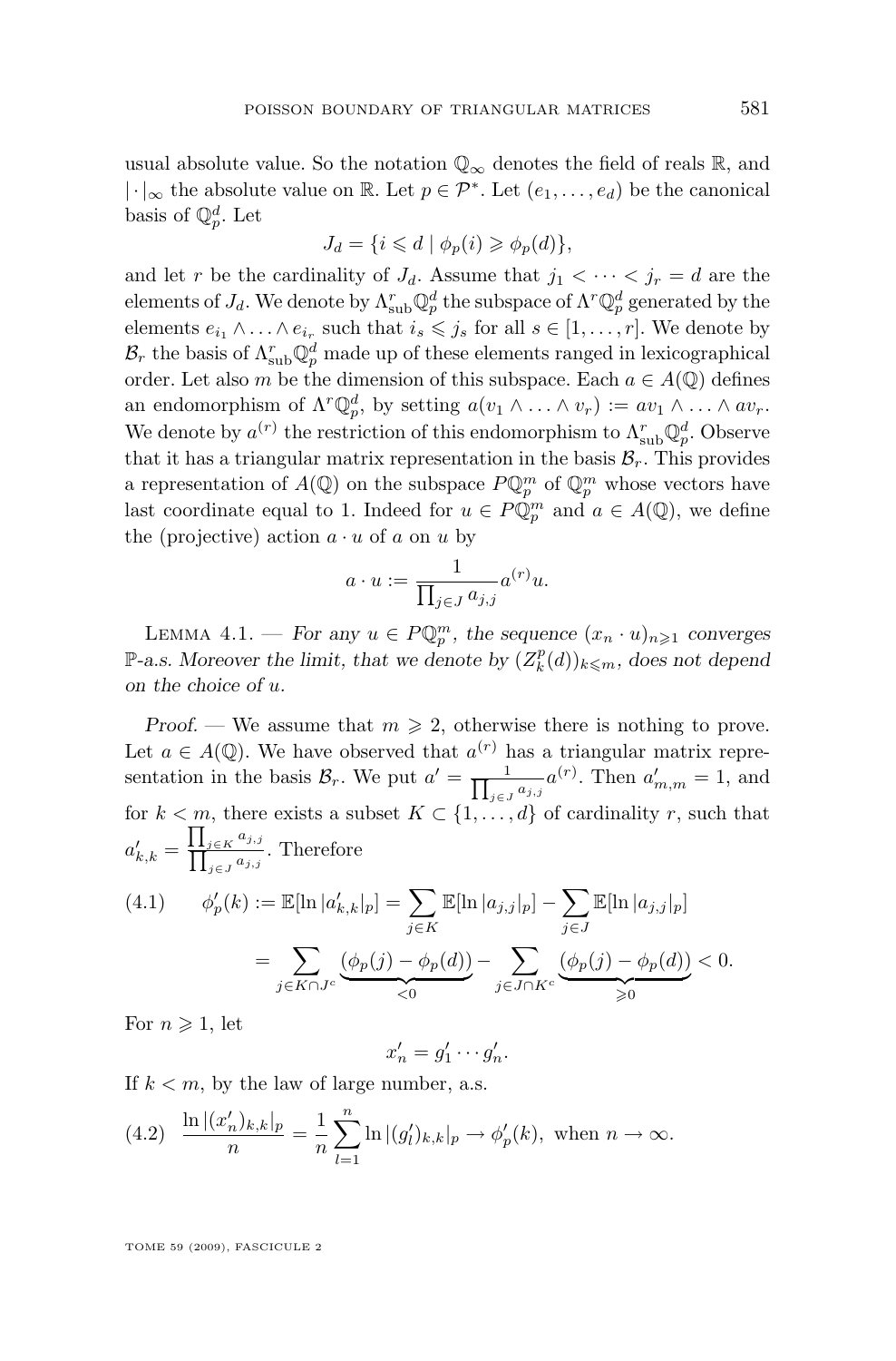*First step.* Let k be fixed. Let us prove by induction on  $k' \in [k, \ldots, m-1]$ , that for all  $k \leq k' \leq m-1$ , there exists a.s.  $\alpha > 0$  such that  $\frac{1}{n} \ln |(x'_n)_{k,k'}|_p \leq$  $-\alpha$  for *n* large enough. If  $k' = k$  the result is immediate from [\(4.2\)](#page-7-0). We assume now the result for  $l \leq k'-1$  (with  $k' > k$ ), and we prove it for k'. By the induction hypothesis there exists a.s.  $\alpha > 0$  and  $N_1 \geq 1$  such that for all  $l \in [k, \ldots, k'-1]$ ,

$$
n \ge N_1 \Rightarrow |(x'_n)_{k,l}|_p \le e^{-n\alpha}.
$$

Let  $\epsilon > 0$  be such that  $\alpha - 4\epsilon > 0$ , and  $\phi'_p(k') + \epsilon < 0$ . By [\(4.2\)](#page-7-0) there exists a.s.  $N_2 \geq N_1$  such that

(4.3) 
$$
n \geq N_2 \Rightarrow e^{n(\phi_p'(k) - \epsilon)} \leq |(x'_n)_{k',k'}|_p \leq e^{n(\phi_p'(k) + \epsilon)}.
$$

We set  $c_n = \max_{i,j} |(g'_{n+1})_{i,j}|_p$ . We have a.s.  $\frac{\ln c_n}{n} \to 0$ . Thus there is a.s. some integer  $N_3 \ge N_2$  such that  $n \ge N_3 \Rightarrow c_n \le e^{n\epsilon}$ . Finally we set  $u_n := \frac{(x'_n)_{k,k'}}{(x'_n)_{k',k'}}$ . We have for all  $n \geq 1$ ,

(4.4) 
$$
u_{n+1} = u_n + \underbrace{\frac{1}{(x'_{n+1})_{k',k'}} \sum_{l=k}^{k'-1} (x'_n)_{k,l} (g'_{n+1})_{l,k'}}_{:=r_n}.
$$

With the previous notations we have a.s. for  $n \geq N_3$ ,

(4.5) 
$$
|r_n|_p \leqslant de^{-n\phi_p'(k')-n(\alpha-3\epsilon)}.
$$

We set  $C = \max_{n \le N_3} |r_n|_p$ . Hence by (4.3), (4.4) and (4.5), we have a.s. for any  $N \geq N_3$ ,

$$
|(x'_N)_{k,k'}|_p \leqslant |(x'_N)_{k',k'}|_p \sum_{n=1}^N |r_n|_p \leqslant N d(e^{-N(\alpha-4\epsilon)} + Ce^{N(\phi_p'(k')+\epsilon)}),
$$

and the result for  $k'$  follows.

*Second step.* We have for  $n \ge 1$ , and any  $k < m$ ,

$$
(x'_{n+1})_{k,m} = (x'_n)_{k,m} + \sum_{l=k}^{m-1} (x'_n)_{k,l} (g'_{n+1})_{l,m}.
$$

As a consequence  $(x'_n)_{k,m}$  is the partial sum of a series whose general term converges a.s. to 0 exponentially fast (by the first step). Thus it is almost surely convergent. Now take  $u \in P \mathbb{Q}_p^m$ . By definition  $x_n \cdot u = x'_n u$  for all n. So we see that  $x_n \cdot u$  converges a.s. to some  $(Z_k^p(d))_{k \leq m} \in P \mathbb{Q}_p^m$ , where for every  $k < m$ ,  $Z_k^p(d)$  is the limit of  $(x'_n)_{k,m}$ , which is independent of u. This finishes the proof of the lemma.  $\Box$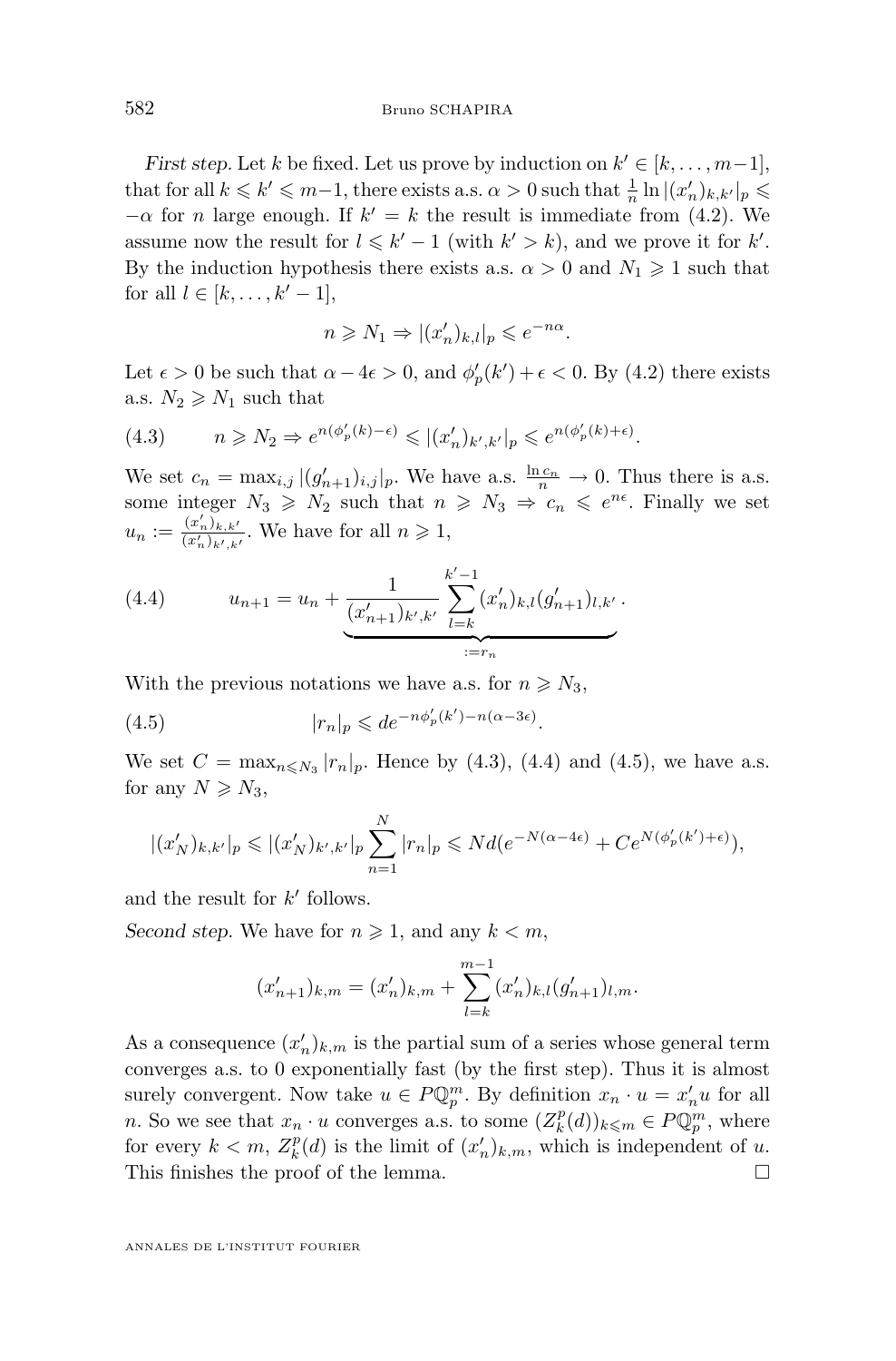<span id="page-9-0"></span>This lemma says that  $P\mathbb{Q}_p^m$  equipped with the law of  $(Z_k^p(d))_{k \leq m}$  is a  $\mu$ -boundary. But it implies in fact the

COROLLARY 4.2. — *For every*  $p \in \mathcal{P}^*$ , there exists a measure  $\nu_p$  on  $C_p(\mu)$  *such that the measure space*  $(C_p(\mu), \nu_p)$  *is a*  $\mu$ *-boundary.* 

*Proof.* – For all  $d' \leq d$ , we define the minor of size  $d'$  of an element  $a \in A(\mathbb{Q})$  as the matrix  $d' \times d'$  in the upper left corner of a. These matrices act in the same way on  $\Lambda_{sub}^{r(d')} \mathbb{Q}_p^{d'}$ , where  $r(d')$  is the cardinality of  $J_{d'}$ . Hence Lemma [4.1](#page-7-0) holds as well in this setting. This provides new  $\mu$ -boundaries and new vectors  $(Z_k^p(d'))_{k \leq m(d')}$ , where  $m(d')$  is the dimension of  $\Lambda^{r(d')}_{sub} \mathbb{Q}_p^{d'}$ . We claim that the set of vectors  $(Z^p(2), \dots, Z^p(d))$  is associated to an element  $(Z_{i,j}^p)_{1\leq i,j\leq d}$  of  $C_p(\mu)$ . More precisely we claim that we can define the columns  $Z_j^p$  of  $Z^p$ , for  $j = 1, \dots, d$ , recursively by

$$
Z_{i_1}^p \wedge \cdots \wedge Z_j^p = Z^p(j),
$$

where  $i_1, \dots, j$  are the elements of  $J_i$ . Indeed the set, let say S, of vectors  $(V(2), \dots, V(d))$  which are associated to an element of  $C_p(\mu)$  by this way is stable under the action of  $A(\mathbb{Q})$ . But since the limit  $(Z^p(2), \dots, Z^p(d))$ is independent of the starting point, which can be chosen in  $S$ , it must be also in S. Thus if  $\nu_p$  is the law of the associated  $Z^p$ , we get that  $(C_p(\mu), \nu_p)$ is a  $\mu$ -boundary.

*Proof of Proposition* [2.2.](#page-3-0) — It suffices to observe the elementary fact that a product of  $\mu$ -boundaries is a  $\mu$ -boundary. So if we define  $\nu$  on **B** to be the law of  $(Z^p)_{p \in \mathcal{P}^*}$ , we get from Corollary 4.2 that  $(\mathbf{B}, \nu)$  is a  $\mu$ boundary.

#### **5. Gauges on** A(Q) **and proof of Proposition [2.3](#page-3-0)**

We denote by A the adele ring of  $\mathbb{Q}$ , *i.e.*, the restricted product  $\Pi'_{p \in \mathcal{P}^*} \mathbb{Q}_p$ (see *e.g.*[\[17\]](#page-19-0)). The notation  $\Pi'$  means that if  $(z^p)_{p \in \mathcal{P}} \in A$ , then for all p but a finite number,  $|z^p|_p \leq 1$ . Let H be the group of upper triangular matrices with non zero rational diagonal coefficients and strictly upper diagonal coefficients in A. In other words

$$
H := U(\mathbb{A}) \Delta(\mathbb{Q}).
$$

We have a natural injection  $i_A$  from  $\mathbb Q$  into A and therefore also an injection  $i_H$  from  $A(\mathbb{Q})$  into H. Via  $i_H$  we will sometimes identify elements in  $A(\mathbb{Q})$ with their image in H. For  $q \in \mathbb{Q}^*$ , we set

$$
\langle q \rangle := \sum_{p \in \mathcal{P}} |\ln |q|_p|.
$$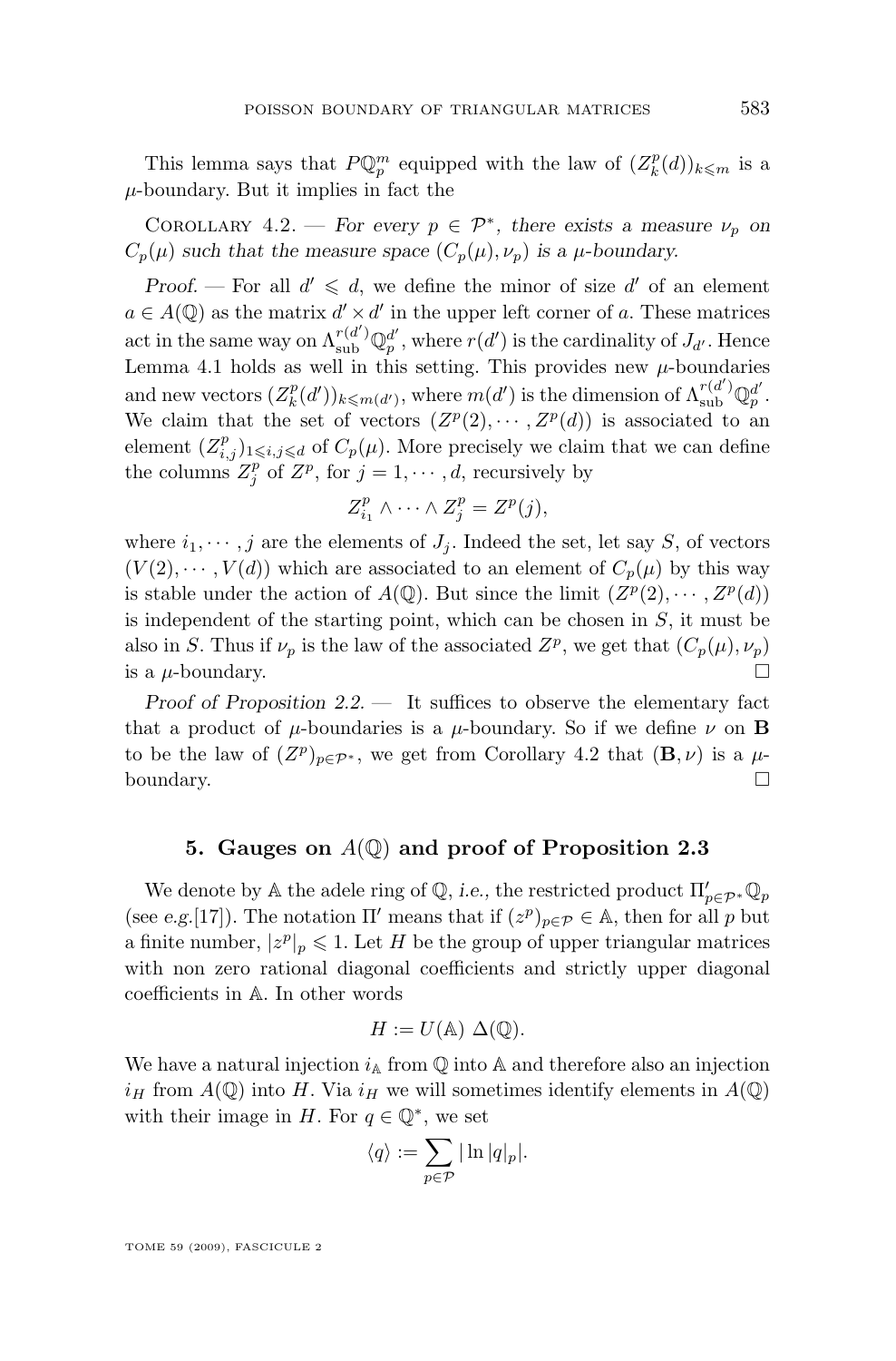<span id="page-10-0"></span>In particular for every irreducible fraction  $q = \pm r/s$  of integers, one has  $\langle q \rangle = \ln r + \ln s$ . If  $\delta = \text{diag}(\delta_1, \ldots, \delta_d) \in \Delta(\mathbb{Q})$ , we set

$$
\langle \delta \rangle := \sum_{i=1}^d \langle \delta_i \rangle.
$$

For  $b = (b^p)_{p \in \mathcal{P}^*} \in \mathbb{A}$  and  $p \in \mathcal{P}^*$ , we set

$$
\langle b \rangle_p^+ := \ln^+ |b^p|_p,
$$

where  $\ln^+$  denotes the positive part of the function ln and

$$
\langle b\rangle^+:=\sum_{p\in\mathcal{P}^*}\langle b\rangle_p^+
$$

If  $u \in U(\mathbb{A})$  and  $p \in \mathcal{P}^*$ , we set

$$
\langle u \rangle_p^+ := \sum_{i < j} \langle u_{i,j} \rangle_p^+ \quad \text{and} \quad \langle u \rangle^+ := \sum_{i < j} \langle u_{i,j} \rangle^+.
$$

Let  $h \in H$  and let  $h = u\delta$  be its decomposition in  $U(\mathbb{A})\Delta(\mathbb{Q})$ . We define the adelic length of  $h$  by

$$
||h|| := \langle u \rangle^+ + \langle \delta \rangle.
$$

The adelic length is not sub-additive but it is almost the case. Indeed for any  $q, q' \in \mathbb{Q}^*,$ 

$$
\langle qq'\rangle \leqslant \langle q\rangle + \langle q'\rangle,
$$

and for any  $b, b', b'' \in \mathbb{A}$ , and  $q \in \mathbb{Q}^*$ ,

$$
\langle b+qb'b''\rangle^+ \leqslant \ln 2 + \langle b\rangle^+ + \langle b'\rangle^+ + \langle b''\rangle^+ + \langle q\rangle.
$$

Using these relations we can find constants  $K > 0$  and  $K' > 0$  such that for all  $h, h' \in H$ ,

$$
||hh'|| \leq K + K'(||h|| + ||h'||).
$$

Now we consider the family of gauges  $(\mathcal{G}_k^h)_{k \in \mathbb{N}}$  on  $A(\mathbb{Q})$  defined for  $k \geq 0$ and  $h \in H$ , by

(5.1) 
$$
\mathcal{G}_k^h := \{ a \in A(\mathbb{Q}) \mid ||a^{-1}h|| \leq k \}.
$$

We have

LEMMA 5.1. — *The family of gauges*  $\{\mathcal{G}^h\}_{h\in H}$  *has uniform exponential growth, i.e., there exists*  $C' > 0$  *such that*  $\text{Card}\{\mathcal{G}_k^h\} \leqslant e^{C'k}$  for all  $h \in H$ *and all*  $k \in \mathbb{N} - \{0\}$ *.*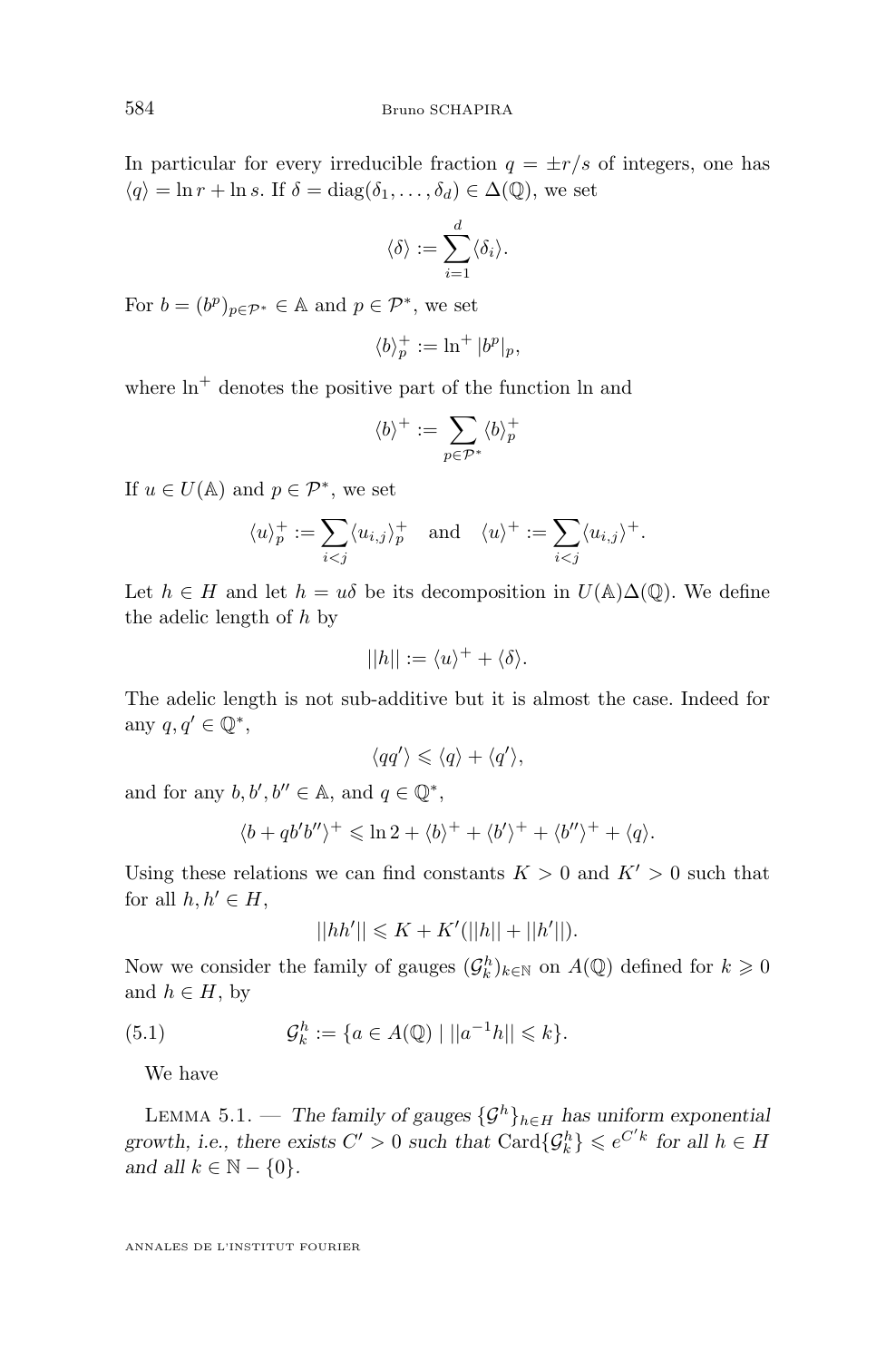*Proof.* — First, since the inverse map is a bijection of  $A(\mathbb{Q})$ , we can always replace  $a^{-1}$  by a in the definition of the gauges. Now let  $h_0$  be the unit element of H, and let  $a \in A(\mathbb{Q})$  be such that  $||ah_0|| \leq k$ . In this case  $\langle a_{i,i} \rangle \leq k$  for any  $i \leq d$ , and  $\langle a_{i,j}/a_{j,j} \rangle^+ \leq k$  for any  $i < j$ . But the number of rational  $q \neq 0$  such that  $\langle q \rangle \leq k$  is lower than  $2e^{2k}$ . Moreover, for any rational  $q, \langle q \rangle^+ \geq \langle q \rangle / 2$ . Thus

$$
\left\langle \frac{a_{i,j}}{a_{j,j}} \right\rangle^+ \geq \frac{1}{2} \left\langle \frac{a_{i,j}}{a_{j,j}} \right\rangle \geq \frac{1}{2} (\left\langle a_{i,j} \right\rangle - \left\langle a_{j,j} \right\rangle),
$$

which implies

$$
Card(\mathcal{G}_k^{h_0}) \leqslant (2e^{6k})^{d^2}.
$$

Now let  $h \in H$ . Since the multiplication by any element is a bijection of  $A(\mathbb{Q})$ , we do not change the cardinality of the  $\mathcal{G}_k^h$  if we multiply to the left h by an element in  $A(\mathbb{Q})$ . Hence, multiplying them if necessary by  $diag(h_1^{-1},...,h_d^{-1})$  we can always suppose that  $h_1 = \cdots = h_d = 1$ . Then it is elementary to find  $b \in A(\mathbb{Q})$  such that  $||h^{-1}b|| = 0$ . Hence for any  $a \in A(\mathbb{Q}),$ 

$$
||ab|| = ||ahh^{-1}b|| \le K + K'(||ah|| + ||h^{-1}b||).
$$

Thus  $\mathcal{G}_k^b \subseteq \mathcal{G}_{K+K'k}^b$ , which has the same cardinality as  $\mathcal{G}_{K+K'k}^{h_0}$ , since  $b \in$  $A(\mathbb{Q})$ . This concludes the proof of the lemma.

If  $\mathcal{G} = (\mathcal{G}_n)_{n \geq 1}$  is a gauge on a countable group G, and if  $g \in G$ , we set

$$
|g|_{\mathcal{G}} := \inf \{ n \mid g \in \mathcal{G}_n \}.
$$

Then if  $\mu$  is a measure on G, the first moment  $|\mu|_q$  of  $\mu$  with respect to G is defined by:

$$
|\mu|_{\mathcal{G}} := \sum_{g \in G} |g|_{\mathcal{G}} \mu(g).
$$

The proof of Proposition [2.3](#page-3-0) follows now from Derriennic's criterion:

THEOREM 5.2 (Derriennic [\[4\]](#page-18-0)). — Let  $\mu$  be a probability measure on *a countable group*  $G$ *. If*  $\mu$  *has finite first moment with respect to some*  $exponentially growing gauge, then  $\mu$  has finite entropy.$ 

Indeed Hypothesis [\(2.2\)](#page-3-0) says exactly that  $\mu$  has finite first moment with respect to the gauge  $(\mathcal{G}_n^{h_0})_{n\geqslant 1}$ , where  $h_0$  is the identity matrix, and Lemma [5.1](#page-10-0) assures in particular that  $\mathcal{G}^{h_0}$  has exponential growth.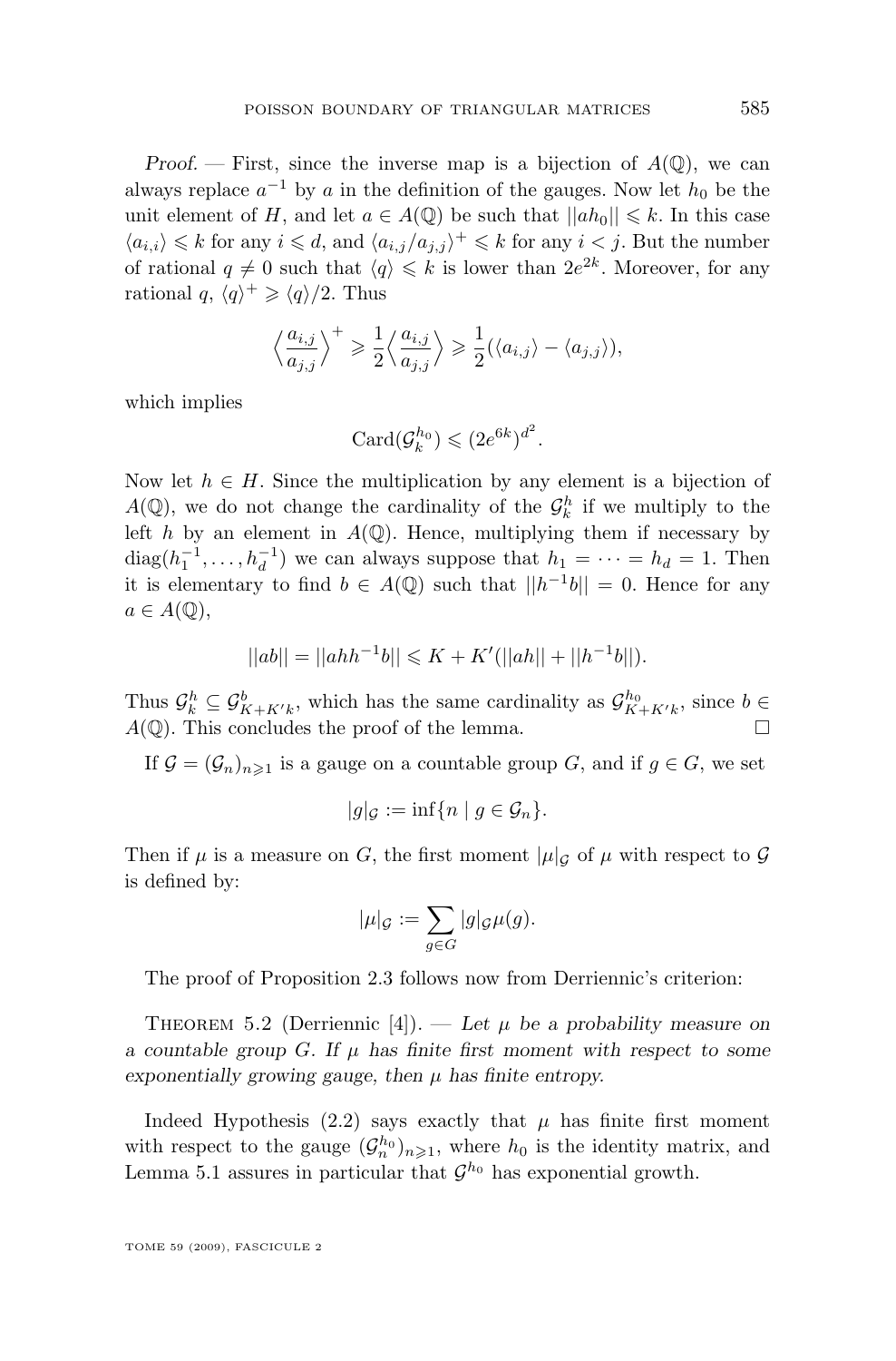#### **6. Proof of Proposition [2.4](#page-3-0)**

<span id="page-12-0"></span>We start by some preliminary estimates. Remember that if  $q \in \mathbb{Q}^*$ , then

$$
\langle q \rangle = \sum_{p \in \mathcal{P}} |\ln |q|_p|.
$$

Remember also the definition of  $\phi_p$  from [\(2.1\)](#page-3-0). We have

LEMMA 6.1. — *For*  $i \leq d$ , and  $n \geq 1$ , let  $q_n^i = \prod_{p \in \mathcal{P}} p^{-\left[n \frac{\phi_p(i)}{\ln p}\right]}$ , where *for*  $x \in \mathbb{R}$ *,* [x] *denotes the integer part of* x *if*  $x \ge 0$ *, and the opposite of the integer part of* −x *otherwise. Then*

$$
\frac{\langle (x_n)^{-1}_{i,i} q_n^i \rangle}{n} \to 0, \text{ in } L^1.
$$

*Proof.* — For  $p \in \mathcal{P}$ , the ergodic theorem implies that

$$
\frac{\ln |(x_n)_{i,i}^{-1} q_n^i|_p}{n} = \frac{-\sum_{k=1}^n \ln |(g_k)_{i,i}|_p + \ln p \left[ n \frac{\phi_p}{\ln p} \right]}{n} \to 0
$$

in  $L<sup>1</sup>$ . Thus by the dominated convergence theorem, the sequence

$$
\mathbb{E}\left[\frac{\langle (x_n)_{i,i}^{-1} q_n^i \rangle}{n}\right] = \sum_{p \in \mathcal{P}} \frac{\mathbb{E}\left[|\ln |(x_n)_{i,i}^{-1} q_n^i|_p|\right]}{n}
$$

converges to zero because each term of the infinite sum converges to zero and is dominated by  $\mathbb{E}[|\ln |a_{i,i}|_p|] + |\phi_p|$  whose series is convergent by  $(2.2)$ . П

Let now P be some finite subset of  $\mathcal{P}^*$  and let  $q_n = \text{diag}(q_n^1, \dots, q_n^d)$ . We set

$$
\begin{array}{cccc}\n\pi_n^P: & \prod_{p\in P^*}B_p & \longrightarrow & H \\
& (z^p)_{p\in P^*} & \mapsto & \mathbf{z} \ q_n,\n\end{array}
$$

where for  $i < j$ ,  $z_{i,j} \in A$  is defined by

$$
\mathbf{z_{i,j}^{p}} = \begin{cases} z_{i,j}^{p} & \text{if } p \in P, \\ 0 & \text{otherwise.} \end{cases}
$$

We set also  $Z^P := (Z^p)_{p \in P} \in \prod_{p \in P} B_p$ . The main result of this section is the following proposition.

LEMMA  $6.2.$  — Let P be some finite subset of  $\mathcal{P}^*$  containing  $\infty$ *.* For  $p \in \mathcal{P}^*$ , let  $K_p = \sum_{r \leq s} \int_{A(\mathbb{Q})} |\ln |a_{r,s}|_p | d\mu(a)$ . Let  $\epsilon > 0$  be some constant. *Then there exists a constant*  $C > 0$ *, such that* 

$$
\mathbb{P}\left[\frac{||x_n^{-1}\pi_n^P(Z^P)||}{n} \leqslant \epsilon + C \sum_{p \notin P} K_p \right] \to 1.
$$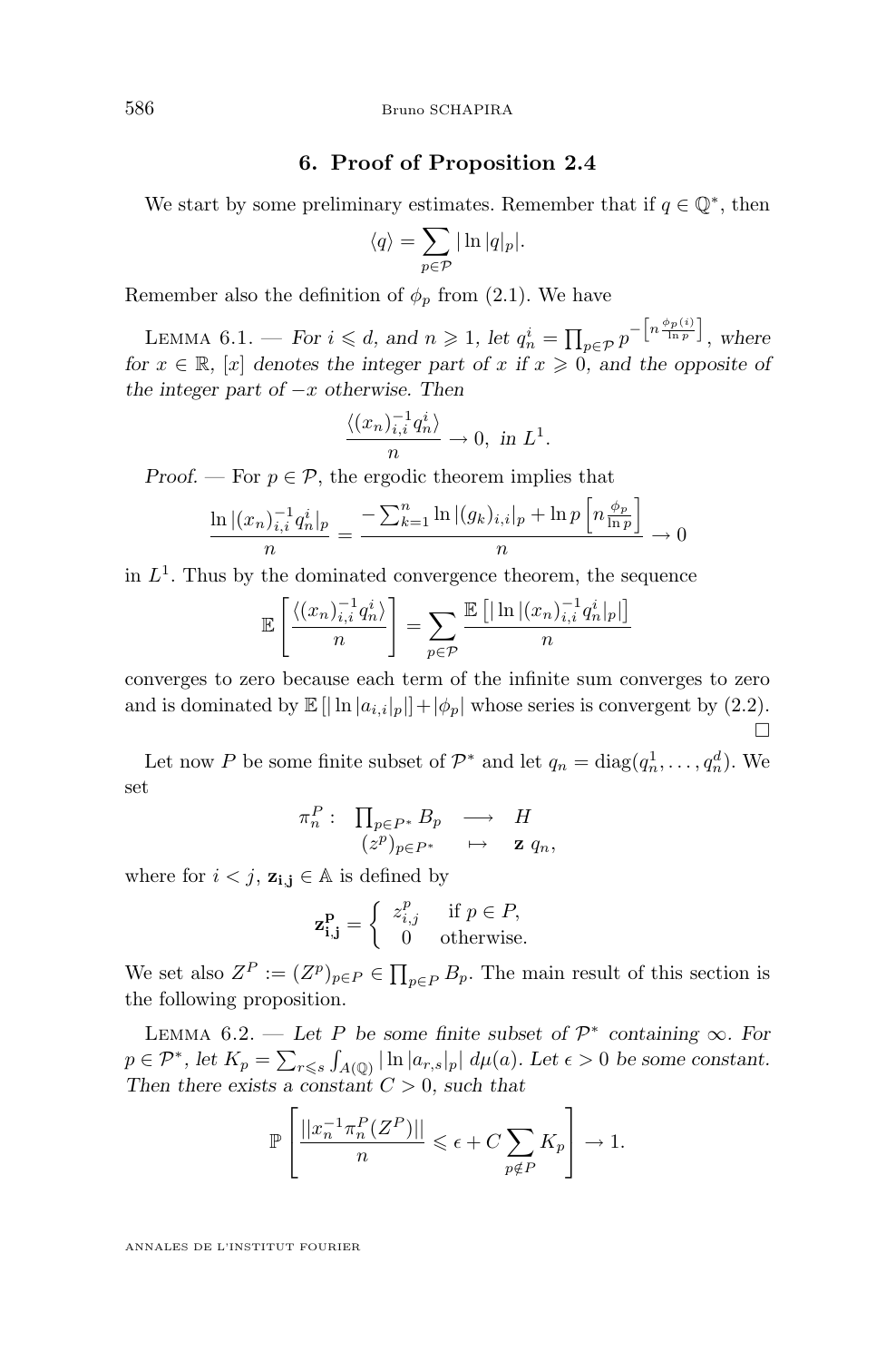<span id="page-13-0"></span>*Proof. —* Assume that

$$
x_n=u_n\delta_n\quad \forall n\geqslant 1,
$$

with  $u_n \in U$  and  $\delta_n \in \Delta$ . We have

$$
||x_n^{-1} \pi_n^P(Z^P)|| = \langle \delta_n^{-1} q_n \rangle + \langle x_n^{-1} \pi_n^P(Z^P) q_n^{-1} \delta_n \rangle^+.
$$

First we know by Lemma [6.1](#page-12-0) that  $\langle \delta_n^{-1} q_n \rangle / n$  converges to 0 in  $L^1$ . So it converges also to 0 in probability. Next

$$
\langle x_n^{-1} \pi_n^P (Z^P) q_n^{-1} \delta_n \rangle^+ = \sum_{p \in P} \langle x_n^{-1} Z^p \delta_n \rangle_p^+ + \sum_{p \notin P} \langle x_n^{-1} \delta_n \rangle_p^+.
$$

*First step: the sum over*  $p \notin P$ *.* 

For  $i \leq j$  and  $N \geq 1$  we have

$$
\frac{(x_{N+1}^{-1})_{i,j}}{(x_{N+1}^{-1})_{i,i}} = \frac{(x_N^{-1})_{i,j}}{(x_N^{-1})_{i,i}} + \underbrace{\sum_{k=i+1}^j \frac{(x_N^{-1})_{k,j}}{(x_{N+1}^{-1})_{i,i}} (g_{N+1}^{-1})_{i,k}}_{:=r_N}.
$$

By the ultra-metric property we get

(6.1) 
$$
\ln^{+} |(x_{N+1}^{-1})_{i,j}|_{p} \leq |\ln |(x_{N+1}^{-1})_{i,i}|_{p}| + \max_{1 \leq n \leq N} \ln^{+} |r_{n}|_{p}.
$$

For  $n \geq 1$ , we set  $c_n = \max_{r,s} |(g_{n+1}^{-1})_{r,s}|_p$ . Observe that for some constant  $C_1 > 0, E[|\ln c_n|] \leq C_1 K_p$ . By (6.1), we have

(6.2) 
$$
\max_{1 \leq n \leq N+1} \ln^{+} |(x_{n}^{-1})_{i,j}|_{p} \leq 2 \sum_{n=1}^{N} (|\ln |(g_{n+1}^{-1})_{i,i}|_{p}| + |\ln c_{n}|) + \max_{i+1 \leq k \leq j} \max_{1 \leq n \leq N} \ln^{+} |(x_{n}^{-1})_{k,j}|_{p}.
$$

Now by an elementary induction on  $(j - k) \in [0, \ldots, j - i]$  (with j fixed), we get from (6.2)

(6.3) 
$$
\forall N \geq 1 \quad \frac{1}{N} \mathbb{E} \Big[ \max_{1 \leq n \leq N+1} \ln^{+} |(x_{n}^{-1})_{i,j}|_{p} \Big] \leq C K_{p},
$$

for some constant  $C > 0$ . Let now

$$
\alpha_n^p := \frac{1}{n} \ln^+ |(x_n^{-1})_{i,j}|_p.
$$

Again from (6.2) we get by induction on  $j - k$  that a.s. for all  $p \notin P$ ,  $(\alpha_n^p - CK_p)^+$  tends to 0, when  $n \to +\infty$ . By (6.3) and Lebesgue theorem, we have even that  $\sum_{p} (\alpha_p^p - CK_p)^+$  converges to 0 in  $L^1$ . So for some constant  $C' > 0$ ,

(6.4) 
$$
\mathbb{P}\Big[\frac{1}{n}\sum_{p \notin P} \langle x_n^{-1} \delta_n \rangle_p^+ \leqslant C' \sum_{p \notin P} K_p\Big] \to 1.
$$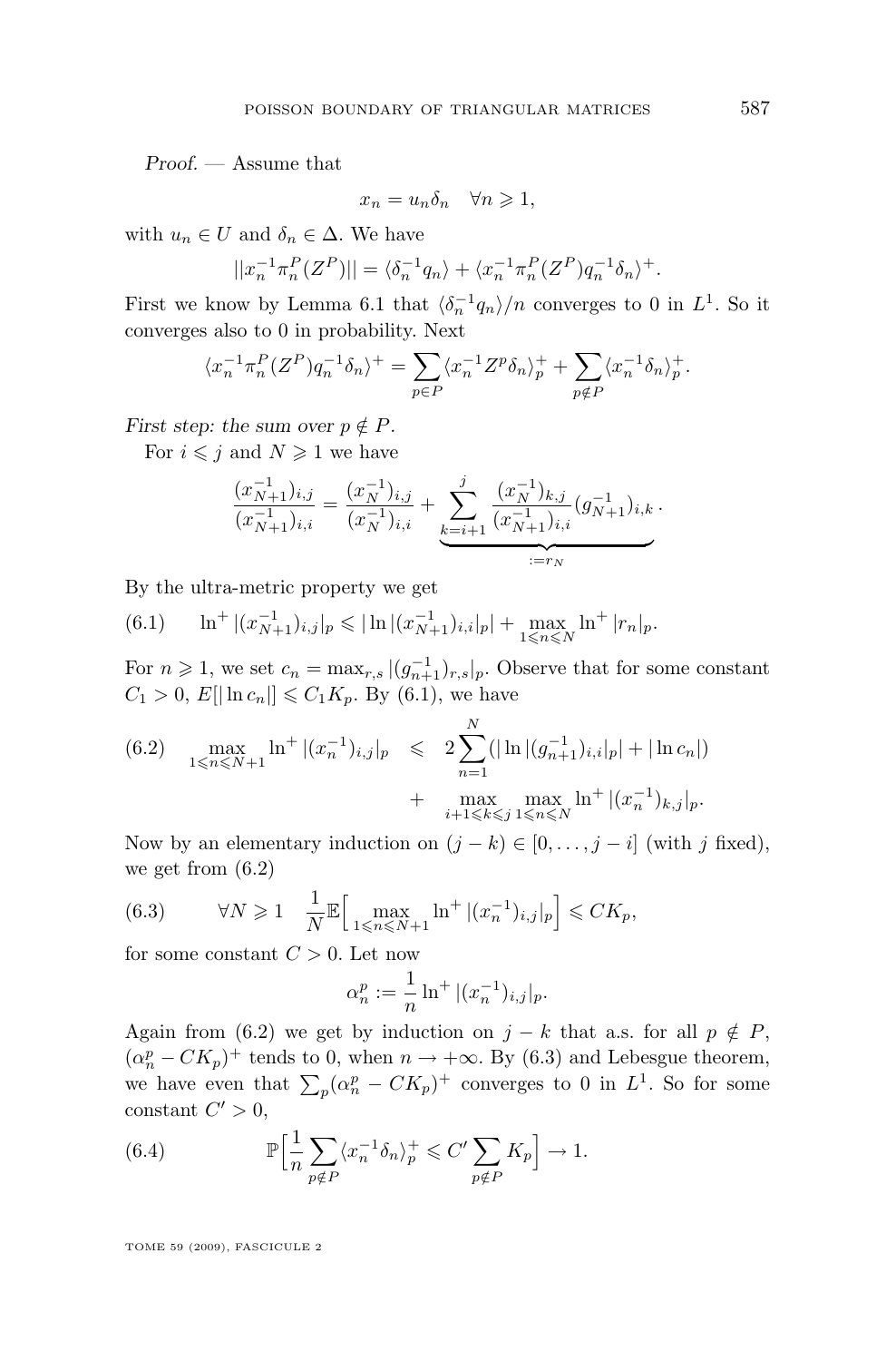*Second step: the sum over*  $p \in P$ *.* We will show now that for all  $i \leq j$  and all  $p \in P$ ,

$$
\left|\frac{(x_n^{-1}Z^p)_{i,j}}{(x_n^{-1})_{j,j}}\right|_p\leqslant e^{n\epsilon}
$$

for *n* large enough. Together with  $(6.4)$  this will conclude the proof of the lemma. Without loss of generality we can always suppose that  $i = 1$  and  $j = d$ . For  $n \geq 1$ , and  $l \geq 1$ , we have

$$
\frac{(x_n^{-1}Z^p)_{l,d}}{(x_n^{-1})_{d,d}} = \sum_{k=l}^d \frac{(x_n^{-1})_{l,k}}{(x_n^{-1})_{d,d}} Z_{k,d}^p := u_n^l
$$

Using that  $x_n x_n^{-1} = \text{Id}$ , we get by an elementary induction on l that, for  $l \geqslant 1$ ,

(6.5) 
$$
u_n^l = \frac{(x_n)_{d,d}}{(x_n)_{l,l}} Z_{l,d}^p - \sum_{k=l+1}^d \frac{(x_n)_{l,k}}{(x_n)_{l,l}} u_n^k.
$$

Now for  $l < k$  let  $A(l,k) := ((x_n)_{i,j})_{l \leqslant i < k, l < j \leqslant k}$ . Next we will need the elementary formula

(6.6) 
$$
\frac{\det A(l,k)}{\prod_{l'=l+1}^k (x_n)_{l',l'}} = \sum_{l'=l+1}^k (-1)^{l'-l+1} \frac{(x_n)_{l,l'}}{(x_n)_{l',l'}} \frac{\det A(l',k)}{\prod_{l''=l'+1}^k (x_n)_{l'',l''}},
$$

where by convention  $A(k, k) = (1)$ . We denote also for  $l < k_1 < k$ , by  $A(l, \hat{k}_1, k)$  the matrix  $A(l, k)$ , where the  $k_1^{th}$  line and the  $(k_1 - 1)^{th}$  column are omitted. With evident notation we define analogously  $A(l, \hat{k_1}, \ldots, \hat{k_r}, k)$ for  $l \, < \, k_1 \, < \, \cdots \, k_r \, < \, k$ . For any  $l \, < \, d$  we set  $I_d^l \, := \, \{l\} \cup (J - \{d\}),$  $J_d^l := \{ j \in J / j \neq l \}$  and

$$
S_n^l := \frac{\epsilon_l^p}{\prod_{j \in J} (x_n)_{j,j}} \det \left( ((x_n)_{i,j})_{(i,j) \in I_d^l \times J_d^l} \right),
$$

where  $\epsilon_l^p = (-1)^{\text{Card}\{l < i < d | \phi_p(i) \geq \phi_p(d)\}}$ . By convention we set also  $S_n^d = -1$ . We will need the

LEMMA 6.3. — *When*  $l \notin J$ ,

$$
Z_{l,d}^p = \lim_{n \to \infty} S_n^l.
$$

We postpone the proof of this lemma to the appendix. Let  $\{i_1, \ldots, i_s\}$  $J<sup>c</sup>$  and for  $l \geq 1$ , let  $k_l = \min\{k \leq s \mid i_k \geq l\}$ . First we prove by induction

<span id="page-14-0"></span>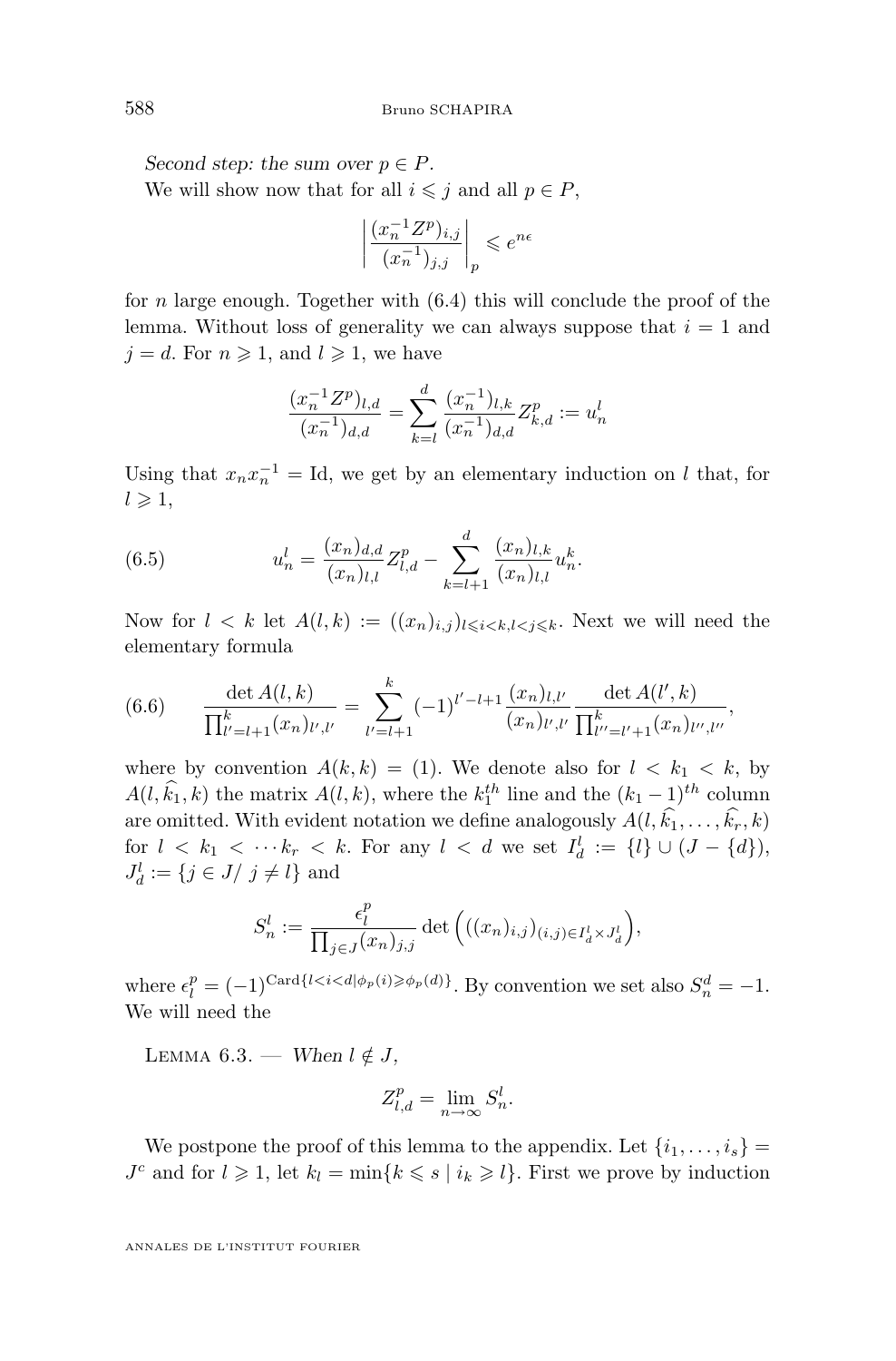on  $d - l \geqslant 0$ , that

(6.7) 
$$
u_n^l = -\mathbf{1}_{(l \in J)} \frac{(x_n)_{d,d}}{(x_n)_{l,l}} S_n^l + \sum_{k=k_l}^s (-1)^{i_k - l} \frac{(x_n)_{d,d}^{i_k - l + 1} \det A(l, i_k)}{(x_n)_{l,l} \cdots (x_n)_{i_k, i_k}} (Z_{i_k, d}^p - S_n^{i_k}),
$$

where we recall our convention  $A(l, i_{k_l}) = (1)$  if  $i_{k_l} = l$  (*i.e.*, if  $l \notin J$ ). In fact the result is trivial for  $l = d$ . Now we suppose that it is true for l strictly greater than some  $l_0$ . Then Formula (6.7) for  $l_0$  is a direct consequence of [\(6.5\)](#page-14-0) and [\(6.6\)](#page-14-0), which proves the induction step. Next we prove also by induction on  $d - l \geqslant 0$ , that

(6.8)

$$
u_n^l = \frac{(x_n)_{d,d}}{(x_n)_{l,l}} (Z_{l,d}^p - S_n^l)
$$
  
+ 
$$
\sum_{k=k_l}^s \frac{(-1)^{i_k-l} \det A(l, \widehat{i_{k_l}}, \dots, \widehat{i_{k-1}}, i_k)}{(x_n)_{l,l} \cdots (\widehat{x_n})_{i_{k_l}, i_{k_l}} \cdots (\widehat{x_n})_{i_{k-1}, i_{k-1}} \cdots (x_n)_{i_k-1, i_k-1}} u_n^{i_k},
$$

where the notation  $\hat{x}$  means that x is omitted in the list. Formula (6.8) is true for  $l = d$ . So we suppose that it is true for l strictly greater than some  $l_0$ . Then observe that for any  $l < k' < k$ ,

$$
\det A(l,k) = \det A(l,k') \det A(k',k) + (-1)^{k'-l} (x_n)_{k',k'} \det A(l,\hat{k'},k).
$$

Injecting this in  $(6.7)$  and using the induction hypothesis we get  $(6.8)$  for  $l_0$ , and we can conclude by the induction principle. Eventually we prove again by induction on  $d - l \geq 0$ , that  $|u_n^l|_p \leq e^{n\epsilon}$  for n large enough. We suppose that it is true for l strictly greater than some  $l_0$ . For any l and any  $k > k_l$ , det  $A(l, \ldots, \widehat{i_{k-1}}, i_k)$  is equal to the component on  $e_l \cdots \wedge \widehat{e_{i_{k-1}}} \cdots \wedge e_{i_{k-1}}$ of  $(ae_2 \cdots \wedge \widehat{ae_{i_{k-1}}} \cdots \wedge ae_{i_k})$ . Therefore as in the proof of Lemma [4.1,](#page-7-0) we see that

$$
\left|\frac{\det A(l,\widehat{i_{k_1}},\ldots,\widehat{i_{k-1}},i_k)}{(x_n)_{l,l}\cdots(\widehat{x_n})_{i_{k_1},i_{k_l}}\cdots(\widehat{x_n})_{i_{k-1},i_{k-1}}\cdots(x_n)_{i_{k-1},i_{k-1}}|_p\leqslant e^{n\epsilon},\right.
$$

for n large enough. Moreover if  $l_0 \in J$ , in which case  $Z_{l_0,d}^p = 0$ , we have also by the same argument  $\frac{(x_n)_{d,d}}{(x_n)_{d,d}}$  $\frac{(x_n)_{d,d}}{(x_n)_{l_0,l_0}} S_n^{l_0}|_p \leqslant e^{n\epsilon}$  for n large enough. Then we immediately prove the result for  $l_0$ , by using the induction hypothesis and Formula  $(6.8)$ . This finishes the proof of the lemma.

We are now ready for the

*Proof of Proposition* [2.4.](#page-3-0) — Let P be some finite subset of  $\mathcal{P}^*$  containing ∞. For  $z \in \prod_{p \in \mathcal{P}^*} B_p$ , let  $z^P$  be its natural projection on  $\prod_{p \in P} B_p$ . Let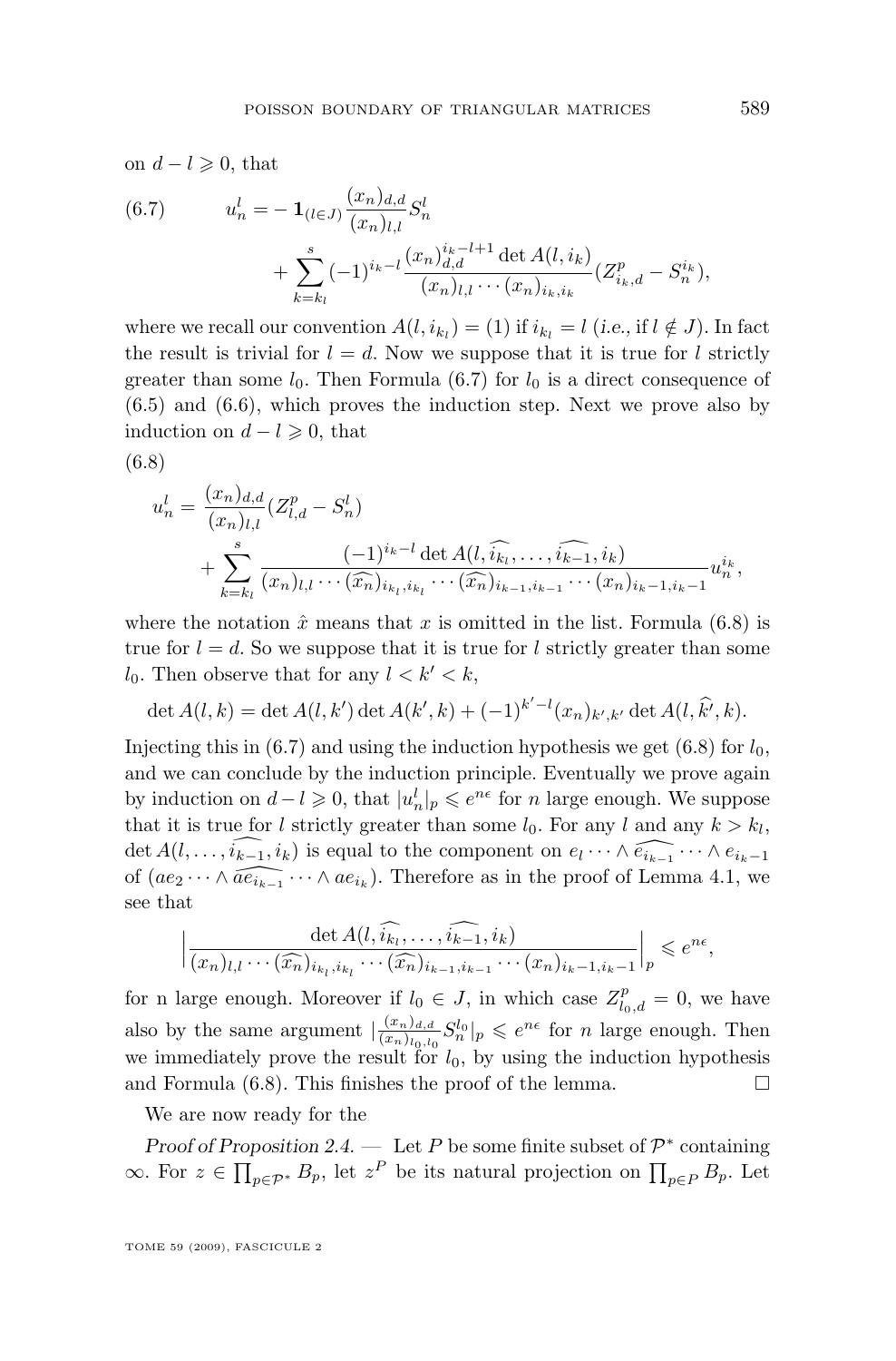<span id="page-16-0"></span> $K = \epsilon + C \sum_{p \notin P} K_p$ , where  $\epsilon$ , C and  $K_p$  are as in Lemma [6.2.](#page-12-0) Then by Lemma [6.2](#page-12-0) (remember also [\(5.1\)](#page-10-0))

(6.9) 
$$
\mathbb{P}\left[x_n \in \mathcal{G}_{nK}^{\pi_n^P(Z_\infty^P)}\right] = \int_{\mathbf{B}} \mathbb{P}_n^z \left[\mathcal{G}_{nK}^{\pi_n^P(z^P)}\right] d\nu(z) \to 1.
$$

Remember that  $h^z$  denotes the  $\mathbb{P}^z$ -almost sure limit of  $-\ln \mathbb{P}_n^z(x_n)/n$ . Consider the set

$$
A_n = \{ g \in A(\mathbb{Q}) \mid -h^z - \epsilon < \ln \mathbb{P}_n^z(g)/n < -h^z + \epsilon \}.
$$

Then

$$
\mathbb{P}^{z}_{n}(A_{n} \cap \mathcal{G}^{\pi^{P}_{n}(z^{P})}_{nK}) \leq e^{n(\epsilon - h)} \operatorname{Card} \left( \mathcal{G}^{\pi_{n}(z^{P})}_{nK} \right) \leq e^{n(\epsilon - h^{z})} e^{C' nK},
$$

where C' is the parameter of the exponential growth of the gauges  $(\mathcal{G}^g)_{g \in H}$ . Thus we must have  $C'K - h^2 + \epsilon \geq 0$  for *v*-almost all  $z \in \mathbf{B}$ . Otherwise this would contradict (6.9). Since  $\epsilon$  was arbitrarily chosen, we get

$$
h^z \leqslant C'C \sum_{p \notin P} K_p.
$$

Letting now P grow to P, we obtain  $h^z = 0$ , which concludes the proof of the proposition.

#### **7. The case of a number field**

In this section K denotes a number field, *i.e.,* a finite extension of Q. We refer to [\[14\]](#page-19-0) [\[15\]](#page-19-0) [\[17\]](#page-19-0) for the general theory. Let  $\mathcal O$  be the ring of integers of K. The main difference with the rational case is that except for  $\mathbb Q$  or imaginary quadratic extensions of  $\mathbb{Q}$ , the set  $\mathcal{O}^*$  of units (the invertible elements of  $\mathcal{O}$  of K is infinite. So we have to be careful when defining the gauges, to keep them with uniform exponential growth. Namely we have to define  $\langle k \rangle$  for  $k \in \mathbb{K}$ , in a suitable way. More precisely, let P be the set of prime ideals of  $\mathcal{O}$ , and for  $\mathfrak{p} \in \mathcal{P}$  let  $v_{\mathfrak{p}}$  be the associated discrete valuation. Let  $N_{\mathfrak{p}} = \text{Card}(\mathcal{O}/\mathfrak{p})$ . Following a usual convention (see *e.g.*[\[11\]](#page-19-0)), we define the norm associated to p by

$$
|k|_{\mathfrak{p}} := N_{\mathfrak{p}}^{-v_{\mathfrak{p}}(k)},
$$

for all  $k \in \mathbb{K}^*$ . Let N be the norm function on  $\mathcal{O}$ . If  $k = x^{-1}y$  with  $x, y \in \mathcal{O}$ such that  $(x) \wedge (y) = 1$ , then

$$
\sum_{\mathfrak{p}\in\mathcal{P}}|\ln|k|_{\mathfrak{p}}|=\ln|N(x)|+\ln|N(y)|.
$$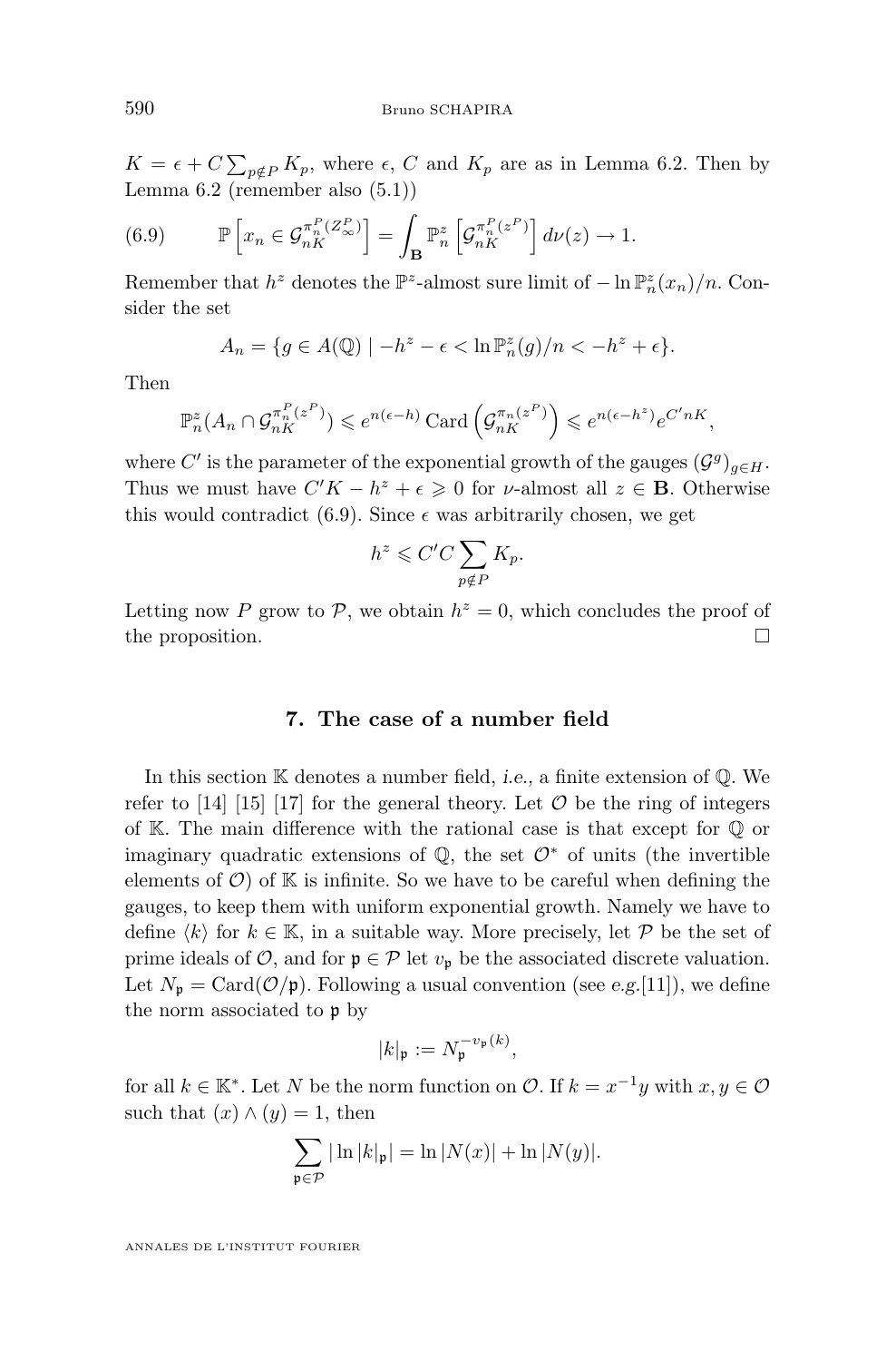Remember that the norm of any unit is equal to  $\pm 1$ . Thus with the previous notation we can not define  $\langle k \rangle$  as the sum  $\ln |N(x)| + \ln |N(y)|$  like in the rational case. Otherwise the associated gauges would have an infinite cardinality. So we have to add a term corresponding to archimedean norms. Remember that  $V_{\infty}$  denotes the set of norms extending the usual absolute value  $|\cdot|$  on  $\mathbb{Q}$ . If  $v \in V_{\infty}$  we will write (with a slight abuse of notation)  $v'' =$ " $|\cdot|_v$  and we define the norm  $|\cdot|_v := |\cdot|_v^{\epsilon_v}$  on K, where  $\epsilon_v = 1$  if  $\mathbb{K}_v = \mathbb{R}$  whereas  $\epsilon_v = 2$  if  $\mathbb{K}_v = \mathbb{C}$ . Then we have the product formula (see  $[11]$ 

$$
\prod_{\mathfrak{p}\in\mathcal{P}}|k|_{\mathfrak{p}}\times\prod_{v\in V_{\infty}}|k|_{v}=1,
$$

for all  $k \in K^*$ , which implies by the way the identity

(7.1) 
$$
\sum_{\mathfrak{p}\in\mathcal{P}} \phi_{\mathfrak{p}} + \sum_{v\in V_{\infty}} \phi_v = 0.
$$

Now we fix some archimedean norm  $|\cdot|_{v_0}$  and we define

$$
\langle k \rangle := \sum_{\mathfrak{p} \in \mathcal{P}} |\ln |k|_{\mathfrak{p}}| + \sum_{v \neq v_0} |\ln |k|_{v}|.
$$

In this way the set of  $k \in \mathbb{K}^*$  such that  $\langle k \rangle \leq C$  has a cardinality bounded by const  $e^{const \cdot C}$ , where the constants are independent of C. Then we can define the height function on the adele ring and the associated gauges, in the same way as in the rational case. The only other change in the proof is the definition of the  $q_n^i$  (see section [6\)](#page-12-0). Remember that the set of units is isomorphic to  $\mathbb{Z}^{r_1+r_2-1} \times G$ , where G is cyclic,  $r_1$  is the number of embedding of  $\mathbb K$  in  $\mathbb R$  and  $2r_2$  the number of embedding in  $\mathbb C$ . We set

$$
q_n^i = \prod_{\mathfrak{p} \in \mathcal{P}} p^{-\left[\frac{n\phi_{\mathfrak{p}}(i)}{\ln p}\right]} \prod_{v \neq v_0} u_v^{-\left[n\alpha_v\right]},
$$

where in the first product, for each **p** the prime number p is such that  $v_p$ extends  $v_p$  on  $\mathbb{Q}^*$ , and in the second product the  $u_v \in \mathcal{O}^*$  and the  $\alpha_v \in \mathbb{R}$ are chosen as follows. For  $(u_v)_{v\neq v_0}$  take any basis of  $\mathbb{Z}^{r_1+r_2-1}$  (seen as a subset of  $\mathcal{O}^*$ ). Then the matrix  $(\ln ||u_v||_w)_{v,w\neq v_0}$  is invertible (see the proof of Theorem 1 p.72 in [\[14\]](#page-19-0)). So one can choose  $(\alpha_v)_{v \neq v_0}$  such that

$$
\sum_{v \neq v_0} \alpha_v \ln ||u_v||_w = \sum_{v \neq w} \phi_v(i),
$$

for all  $w \neq v_0$ . Thus with (7.1) one can check that the analogue of Lemma [6.1](#page-12-0) holds. The other parts of the proof are unchanged. We leave the details to the reader.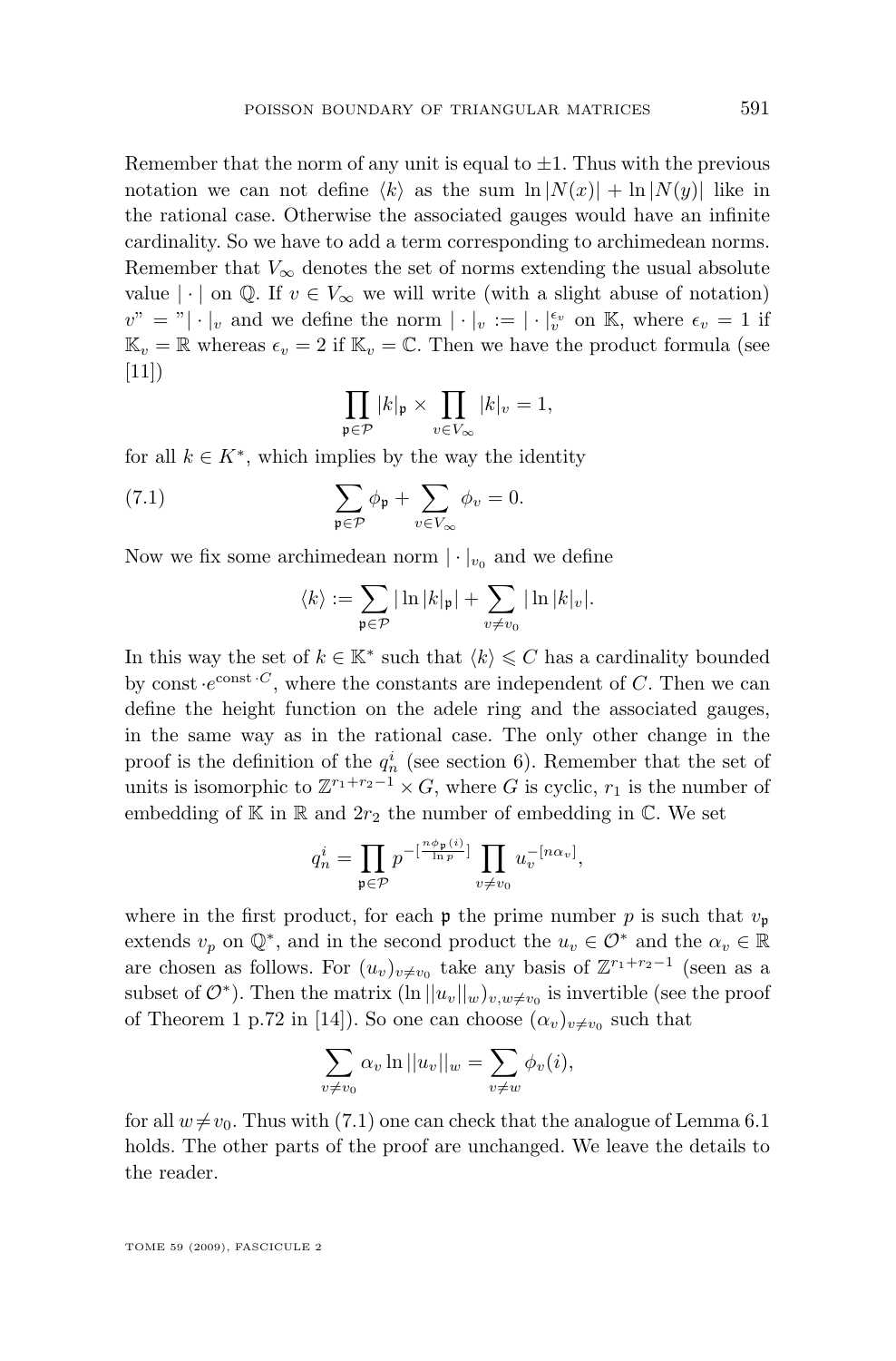#### **8. Appendix**

<span id="page-18-0"></span>*Proof of Lemma [6.3.](#page-14-0)* — Let  $l \notin J$ . Let  $i_1 < \cdots < i_r$  be the elements of  $I_d^l$ . Assume that  $e_{i_1} \wedge \cdots e_{i_r}$  is the  $k^{th}$  element of the basis  $\mathcal{B}_r$  (with the notation of section [4\)](#page-6-0). First by definition of  $Z^p$ , we can see that  $Z_{l,d}^p = \epsilon_l^p Z_k^p(d)$ . Next we have seen in the proof of Lemma [4.1](#page-7-0) that  $Z_k^p(d) = \lim_{n \to \infty} (x'_n)_{k,m}$ . We will show in fact directly that for any  $a \in A(\mathbb{O})$ ,

$$
a_{k,m}^{(r)} = \det \left( \underbrace{(a_{i,j})_{(i,j) \in I_d^l \times J}}_{:=M(l)} \right).
$$

Naturally it will imply the lemma. We prove the result by induction on  $h = d - l$ . If  $h = 1$ , *i.e.*,  $l = d - 1$ , then  $I_d^l = \{j_1, \ldots, j_{r-1}, d - 1\}$ , and  $a_{k,m}^{(r)} =$  $a_{j_1,j_1} \ldots a_{j_{r-1},j_{r-1}} a_{d-1,d}$ . Then the result is immediate. We prove now the induction step from h to h+1. We suppose that  $j_{s-1} < l < j_s$  for some s (if  $s = 1$  we have just  $l < j_s$ ). The coefficient  $a_{k,m}^{(r)}$  is equal to the component on  $e_{j_1} \cdots \wedge e_l \cdots \wedge e_{j_{r-1}}$  of  $(a e_{j_1} \wedge \cdots \wedge a e_{j_r})$ . This component is equal to the sum over  $k \in [s, \ldots, r]$ , of the components of  $(\prod_{j < l} a_{j,j})(e_{j_1} \cdots \wedge ae_{j_s} \cdots \wedge$  $a_{l,j_k}e_l \cdots \wedge \widehat{ae_{j_k}} \cdots \wedge ae_{j_r}$  on  $e_{j_1} \cdots \wedge e_{j_k} \cdots \wedge e_{j_{r-1}}$ . But by the induction hypothesis, for each  $k \in [s, \ldots, r]$ , the corresponding component is equal to  $a_{l,j_k}$  times the cofactor of  $a_{l,j_k}$  in the matrix  $M(l)$ . This gives exactly the formula of the determinant of  $M(l)$ . Therefore the proof of the lemma is finished.  $\Box$ 

#### BIBLIOGRAPHY

- [1] U. Bader & Y. Shalom, "Factor and normal subgroup theorems for lattices in products of groups", *Invent. Math.* **163** (2006), p. 415-454.
- [2] S. Brofferio, "The Poisson Boundary of random rational affinities", *Ann. Inst. Fourier* **56** (2006), p. 499-515.
- [3] D. I. Cartwright, V. A. Kaimanovich & W. Woess, "Random walks on the affine group of local fields and of homogeneous trees", *Ann. Inst. Fourier* **44** (1994), p. 1243-1288.
- [4] Y. Derriennic, "Entropie, théorèmes limite et marches aléatoires", in *Probability measures on groups VIII*, Lect. Notes Math., vol. 1210, Proc. 8th Conf., Oberwolfach, 1985, Springer, Berlin, 1986, p. 241-284.
- [5] L. Élie, "Noyaux potentiels associés aux marches aléatoires sur les espaces homogènes. Quelques exemples clefs dont le groupe affine", in *Théorie du potentiel*, Lectures Notes in Math., vol. 1096, Proc. Colloq. J. Deny (Orsay, 1983), 1984, p. 223-260.
- [6] A. Furman, "Random walks on groups and random transformations", in *Handbook of dynamical systems*, vol. 1A, Amsterdam, North-Holland, 2002, p. 931-1014.
- [7] H. Furstenberg, "A Poisson formula for semi-simple Lie groups", *Ann. of Math.* **77** (1963), p. 335-386.